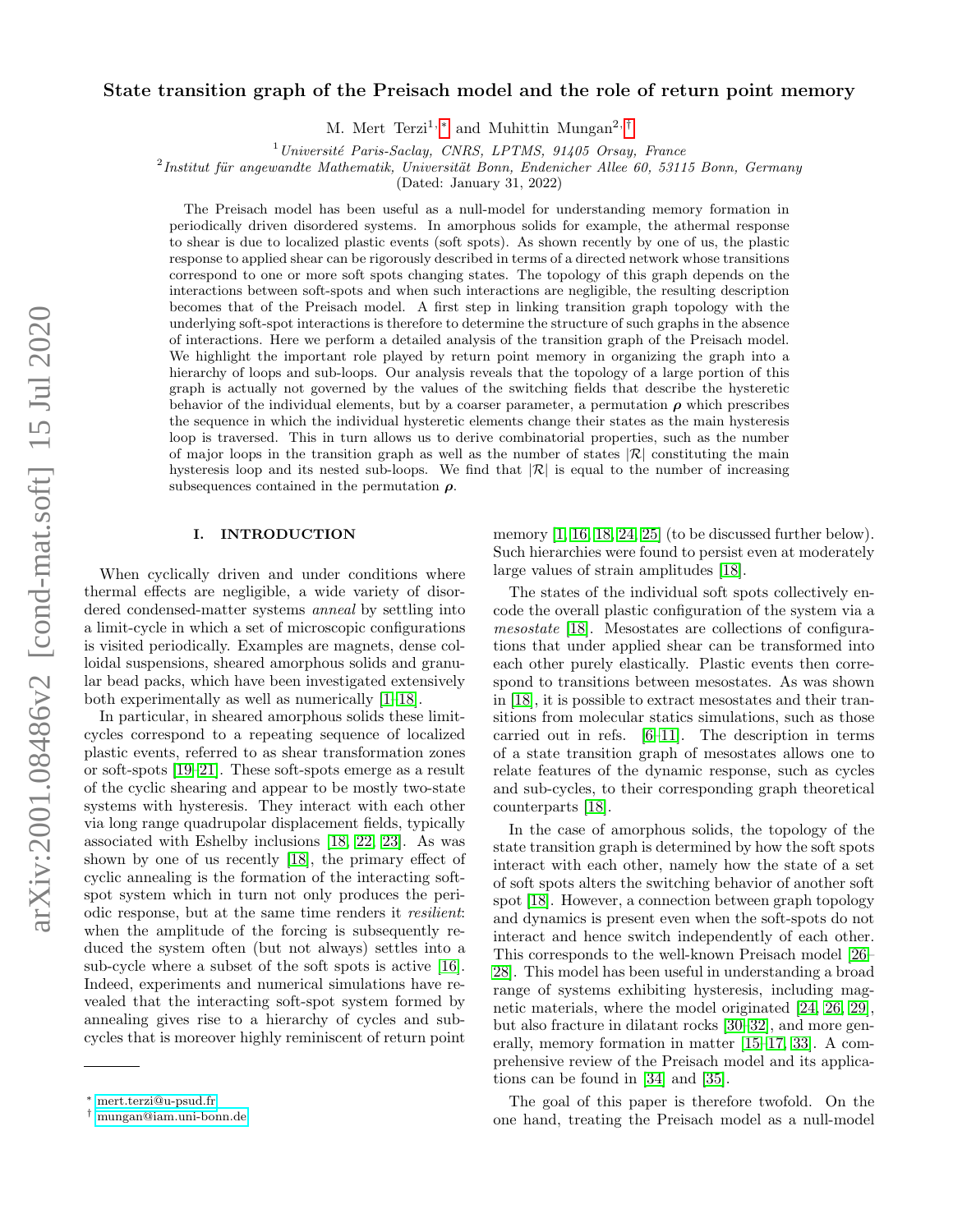of non-interacting soft-spots forming the limit-cycle of a periodically sheared amorphous solid, we aim to describe its transition graph. While transition graphs for some particular and special realizations of the Preisach model have been considered before [\[36,](#page-13-4) [37\]](#page-13-5), our goal here is to provide a general description of all possible transition graphs. Comparing the structure of such graphs with those extracted from limit-cycles of real systems (numerically or by experiment), any deviations from the topology of the Preisach graphs can be attributed to interactions between the soft-spots. This will be useful in identifying non-trivial network motifs in state transition graphs that have been extracted from systems with interactions, as was done in [\[18\]](#page-12-1).

On the other hand, the Preisach model is the simplest system exhibiting return point memory (RPM) [\[1,](#page-12-0) [24,](#page-12-7) [29\]](#page-12-13), a property wherein a system remembers the states at which the direction of an external driving had been reversed. As we have shown recently [\[25\]](#page-12-8), the presence of RPM imposes strong constraints on the topology of the associated state transition graph. Thus many features of the state transition graph associated with the Preisach model, and hence its dynamics, are a direct consequence of RPM. Our second goal therefore is to use the Preisach model to illustrate some of the theoretical results that we obtained before [\[25\]](#page-12-8).

We conclude this introduction with a summary of our main results, (P1) - (P4), and an outline of the paper. In Section [II](#page-1-0) we define the Preisach model, its stable states and the transitions between them. Given a stable configuration, there exists a minimal field change so that a new stable state is always reached by the state change of a single hysteretic element (hysteron). In other words, the Preisach model does not exhibit avalanches. We refer to the set of field values at which the individual hysterons switch their states as the switching fields. In subsection [II C](#page-2-0) we introduce the idea of a  $\rho$ -stable state. A  $\rho$ -stable state is a hysteron configuration that is stable for any realization of the switching fields whose ordering is compatible with a given permutation  $\rho$ . In particular, we show that all  $2\text{-}loops$ , *i.e.* pairs of states that transition into each other under the state change of a single hysteron, are  $\rho$ -stable – property (P1). In Section [III](#page-4-0) we summarize the general theory of state transition graphs obeying the return point memory property, as worked out by us in [\[25\]](#page-12-8), introducing the *loop-RPM* property  $(\ell$ RPM) and maximal loops. We then turn to an application of these results to the Preisach model. In section [IV](#page-6-0) we describe the maximal loops of the Preisach model and generalize  $(P1)$  by establishing  $\rho$ -stability for all states associated with non-trivial maximal loops, *i.e.* loops having at least two states – properties (P2) and (P3). As a consequence, the states associated with the main hysteresis loop of the Preisach model and all its sub-loops are  $\rho$ -stable. In Section [V](#page-7-0) we describe the transition graph of the main hysteresis loop, the Preisach graph. We show that the permutation  $\rho$  completely determines its topology, and conversely, that given the Preisach graph,  $\rho$  can be read off from its topology. Having established the combinatorial structure underlying the transitions graph of the Preisach model, we turn next in Section [VI](#page-9-0) to the derivation of two statistical results: (i) the disorder-averaged size distribution of maximal loops, and (ii) the number of reachable states of the main hysteresis loop, i.e. the number of configurations reachable from one of the saturated states. Given the permutation  $\rho$ , we show that this number is equal to the set of increasing subsequences contained in  $\rho$  – property (P4). Using this observation, we establish that the disorder-averaged number of reachable states is asymptotic to  $L^{-1/4} \exp(2L^{1/2})$ , where L is the number of hysterons of the model. We conclude with a discussion of our results in Section [VII.](#page-11-0) Appendix [A](#page-13-6) contains the proof of  $\rho$ -stability of two-loops, while in Appendix [B](#page-14-0) we derive the no-passing (NP) property for the Preisach model [\[38\]](#page-13-7), which implies the RPM property [\[1\]](#page-12-0).

# <span id="page-1-0"></span>II. THE PREISACH MODEL AS AN AQS AUTOMATON

#### A. Definitions

We start with the definition of the Preisach model [\[26\]](#page-12-11). We consider a collection of  $L$  two-level systems, the  $hys$ terons. The configurations are L-component vectors  $\sigma$ , with components  $\sigma_i = \pm 1$ , designating the state of each hysteron. With every hysteron i we associate a pair of real numbers  $(F_i^-, F_i^+)$ , the *switching fields*, satisfying

<span id="page-1-3"></span>
$$
F_i^- < F_i^+.\tag{1}
$$

If hysteron *i* is in state  $\sigma_i = +1$ , then it will become unstable when  $F \leq F_i^-$  and switch to the state  $\sigma_i = -1$ . Likewise, if i is in state  $\sigma_i = -1$ , it will become unstable and switch to  $\sigma_i = +1$  when  $F \geq F_i^+$ . Thus a hysteron i is stable at force F if either  $\sigma_i = -1$  and  $F < F_i^+$ or  $\sigma_i = 1$  and  $F > F_i^-$ . We assume that the switching fields  $F_i^{\pm}$  are all distinct. Note that this assumption is natural in the context that we are interested in, e.g. sheared amorphous solids [\[18](#page-12-1)[–21\]](#page-12-3). Here one considers a finite, but possibly large, number of hysteretic elements, whose switching properties are due to some underlying microscopic disorder. Thus the switching fields can be assumed to be distinct [\[39\]](#page-13-8).

Given a configuration  $\sigma$ , let the sets  $I^{\pm}[\sigma]$  denote the collections of hysteron i that are in state  $\pm 1$ :

<span id="page-1-4"></span>
$$
I^+[\boldsymbol{\sigma}] = \{i : \sigma_i = +1\},\tag{2}
$$

<span id="page-1-5"></span>
$$
I^{-}[\boldsymbol{\sigma}] = \{i : \sigma_i = -1\}.
$$
 (3)

We define next the threshold fields  $F^{\pm}[\sigma]$  associated with a configuration  $\sigma$  as:

<span id="page-1-1"></span>
$$
F^{+}[\boldsymbol{\sigma}] = \min_{i \in \mathcal{I}^{-}[\boldsymbol{\sigma}]} F_{i}^{+}, \tag{4}
$$

<span id="page-1-2"></span>
$$
F^{-}[\boldsymbol{\sigma}] = \max_{i \in \mathcal{I}^{+}[\boldsymbol{\sigma}]} F_{i}^{-}.
$$
 (5)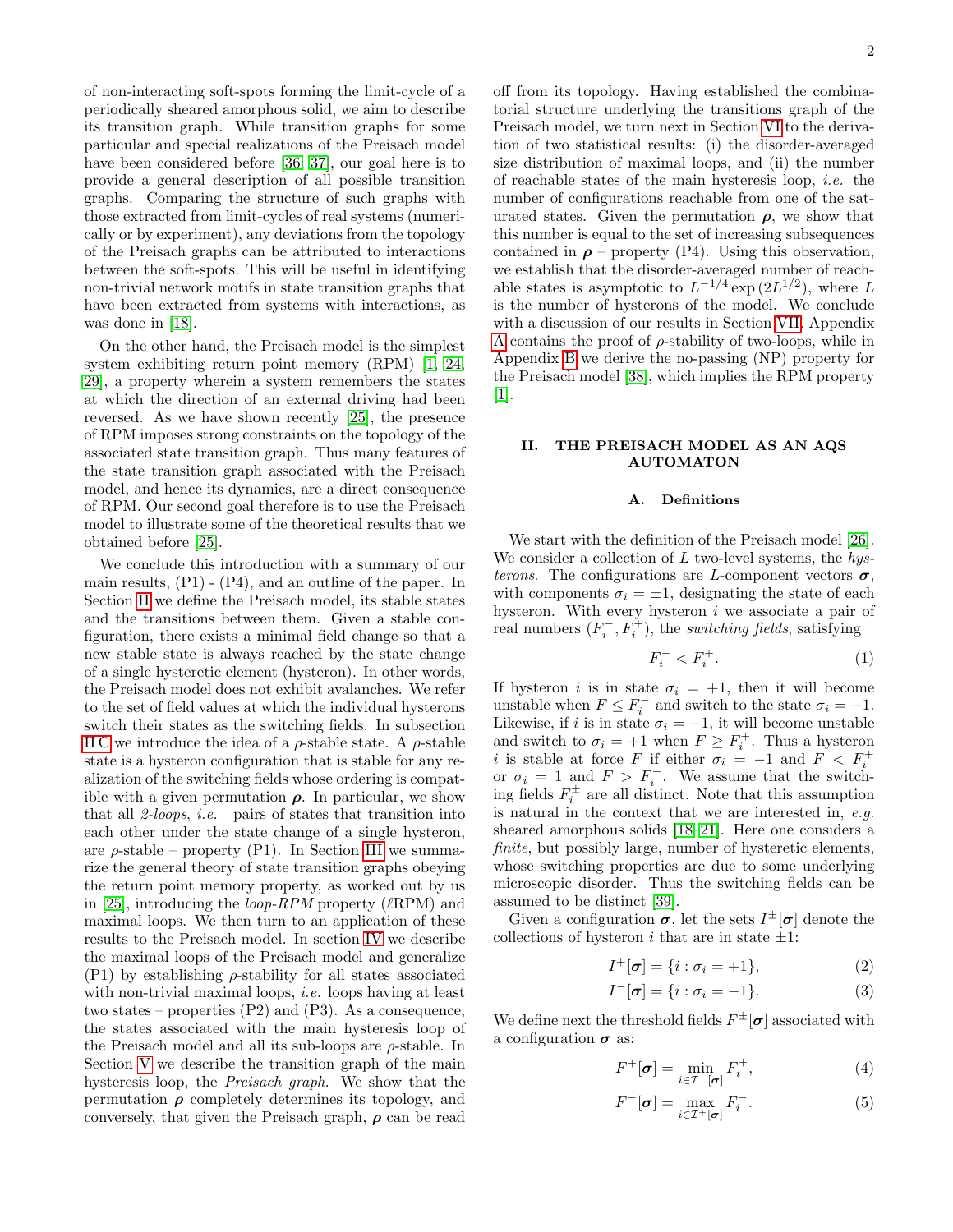Let  $\alpha$  and  $\omega$  be the states  $(-1, -1, \ldots, -1)$  and  $(+1, +1, \ldots, +1)$ , respectively. In magnetism language these are the saturated states. It is convenient to set

<span id="page-2-2"></span>
$$
F^+[\omega] = \infty, \qquad F^-[\alpha] = -\infty. \tag{6}
$$

In the Preisach model, a configuration  $\sigma$  =  $(\sigma_1, \sigma_2, \ldots, \sigma_L)$  is stable, if there is a field F at which each hysteron  $i$  is stable, in the sense defined above. It is easily shown that this condition is equivalent to requiring that

<span id="page-2-1"></span>
$$
F^{-}[\sigma] < F^{+}[\sigma].\tag{7}
$$

We denote the set of all stable states by  $S$  and write its number of elements as  $|\mathcal{S}|$ . In the AQS (athermal quasistatic) regime we are interested only in the stable states and the transitions between them. Note that the states  $\alpha$  and  $\omega$  are always stable, *i.e.* irrespective of the choice of switching fields  $F_i^{\pm}$ .

Given a stable state  $\sigma$ , we denote by  $i^+[\sigma]$  or  $i^-[\sigma]$  as, *cf.* [\(4\)](#page-1-1) and [\(5\)](#page-1-2),

$$
i^+[\boldsymbol{\sigma}] = \underset{i \in \mathcal{I}^-[\boldsymbol{\sigma}]}{\arg \min} F_i^+, \tag{8}
$$

$$
i^{-}[\boldsymbol{\sigma}] = \underset{i \in \mathcal{I}^{+}[\boldsymbol{\sigma}]}{\arg \max} F_{i}^{-}.
$$
 (9)

Since the switching fields  $F_i^{\pm}$  of the individual hysterons were assumed to be distinct, the sites  $i^{\pm}[\sigma]$  are unique [\[40\]](#page-13-9). They are the least stable hysterons with respect to field decrease and increase, respectively and will change state when  $F = F^{\pm}[\sigma]$ .

Given a stable state  $\sigma$ , and an initial force F such that  $F^{-}[\sigma] < F < F^{+}[\sigma]$ , we are interested in the transition into another stable state when the field is raised to  $F^+[\sigma]$ (and kept constant). At least one hysteron, namely  $i^+$ will change its state in this case. We show next that the state change of this one hysteron suffices to obtain a new state  $\sigma'$  that is stable at the force  $F = F^+[\sigma]$ . To see this, let  $\sigma$  be stable and assume that  $\sigma \neq \omega$ . The set  $I^{-}[\sigma]$  is thus non-empty and there is a least stable site  $i^+[\sigma]$  that will become unstable when  $F =$  $F^+[\sigma]$ , since by definition  $F^+[\sigma] = F^+_{i^+[\sigma]}$ . Let  $\sigma'$  denote the configuration obtained from  $\sigma$  by changing only the state of hysteron  $i^+$  from  $-1$  to  $+1$ . We claim that  $\sigma'$  is stable. Observe that  $I^+[\sigma'] = I^+[\sigma] \cup \{i^+[\sigma]\}.$  From [\(5\)](#page-1-2) it immediately follows that

$$
F^{-}[\boldsymbol{\sigma}'] \le F^{-}[\boldsymbol{\sigma}]. \tag{10}
$$

Likewise, we have  $I^{-}[\sigma'] = I^{-}[\sigma] \setminus \{i^{+}[\sigma]\},$  so that

$$
F^+[\sigma'] \ge F^+[\sigma].\tag{11}
$$

Since  $\sigma$  is stable by assumption and [\(7\)](#page-2-1) holds, it follows that  $F^{-}[\sigma'] < F^{+}[\sigma']$  and hence  $\sigma'$  is stable, too. The case for a transition when F is lowered to  $F<sup>-</sup> [\sigma]$  proceeds similarly. We have thus re-derived the following property of the Preisach model:

(P) A stable state  $\sigma \in \mathcal{S}$  transits at  $F = F^{-}[\sigma]$  ( $F =$  $F^+[\sigma]$  via the state change of a *single* hysteron  $i^ (i^+)$  to a new stable state.

Property (P) implies that the Preisach model does not have avalanches: as the forcing is lowered or raised, hysterons change their state one at a time.

#### B. The maps U, D and the state transition graph

Given a stable state  $\sigma$  and setting  $F = F^+[\sigma]$ , allows us to define a map that takes a stable state  $\sigma$  to another stable state  $\sigma'$  under minimal field increase. We write this as

$$
\sigma' = \mathbf{U}\sigma. \tag{12}
$$

Similarly, we define the transition from a state  $\sigma$  under a field decrease to  $F = F^{-}[\sigma]$  in terms of a map **D** as

$$
\sigma'' = D\sigma. \tag{13}
$$

With  $(6)$ , it is convenient to define the U-  $(D)$ transitions from  $\omega(\alpha)$  as

<span id="page-2-3"></span>
$$
\mathbf{U}\boldsymbol{\omega} = \boldsymbol{\omega}, \qquad \mathbf{D}\boldsymbol{\alpha} = \boldsymbol{\alpha}.\tag{14}
$$

In this way both  $U$  and  $D$  map  $S$  into itself.

The maps U and D together with the pair of switching fields  $F^{\pm}[\sigma]$  of each stable configuration suffice to determine the AQS response of the Preisach model to arbitrary force protocols  $F(t)$  [\[25,](#page-12-8) [41\]](#page-13-10). We refer to such systems as AQS-automata. To see this, suppose the system is initially in a state  $\sigma$  that is stable at  $F_0$ . When we increase the force to some value  $F$ , the system will transit through the states  $\sigma$ ,  $U\sigma$ ,  $U^2\sigma$ ,..., until reaching the first state  $\mathbf{U}^k\boldsymbol{\sigma}$ , for which  $F^+[\mathbf{U}^k\boldsymbol{\sigma}] > F$ .

The maps U and D each have a natural representation as a directed graph, called the functional graph of the map. Its vertex set is  $S$  and its directed edges are the sets of pairs  $(\sigma, U\sigma)$  and  $(\sigma, D\sigma)$ , respectively. These transitions can be represented as directed arrows connecting the initial and final states, as shown in Fig. [1\(](#page-3-0)a). We shall adopt the convention to mark transitions under U and D by upward pointing black and downward pointing red arrows, respectively, using the lighter colors gray and orange if we want to emphasize these less. Combining both sets of edges, we obtain the multi-graph on  $S$ , the AQS state transitions graph. It governs the dynamics of the Preisach model under arbitrary forcing, as outlined above. Fig.  $1(b)$  shows the state transition graph for a Preisach system with 5 hysterons, giving rise to 14 stable states.

#### <span id="page-2-0"></span>C. The ordering permutation  $\rho$  and  $\rho$ -stability

In order to simplify notation for the rest of the paper we assume without loss of generality that the hysterons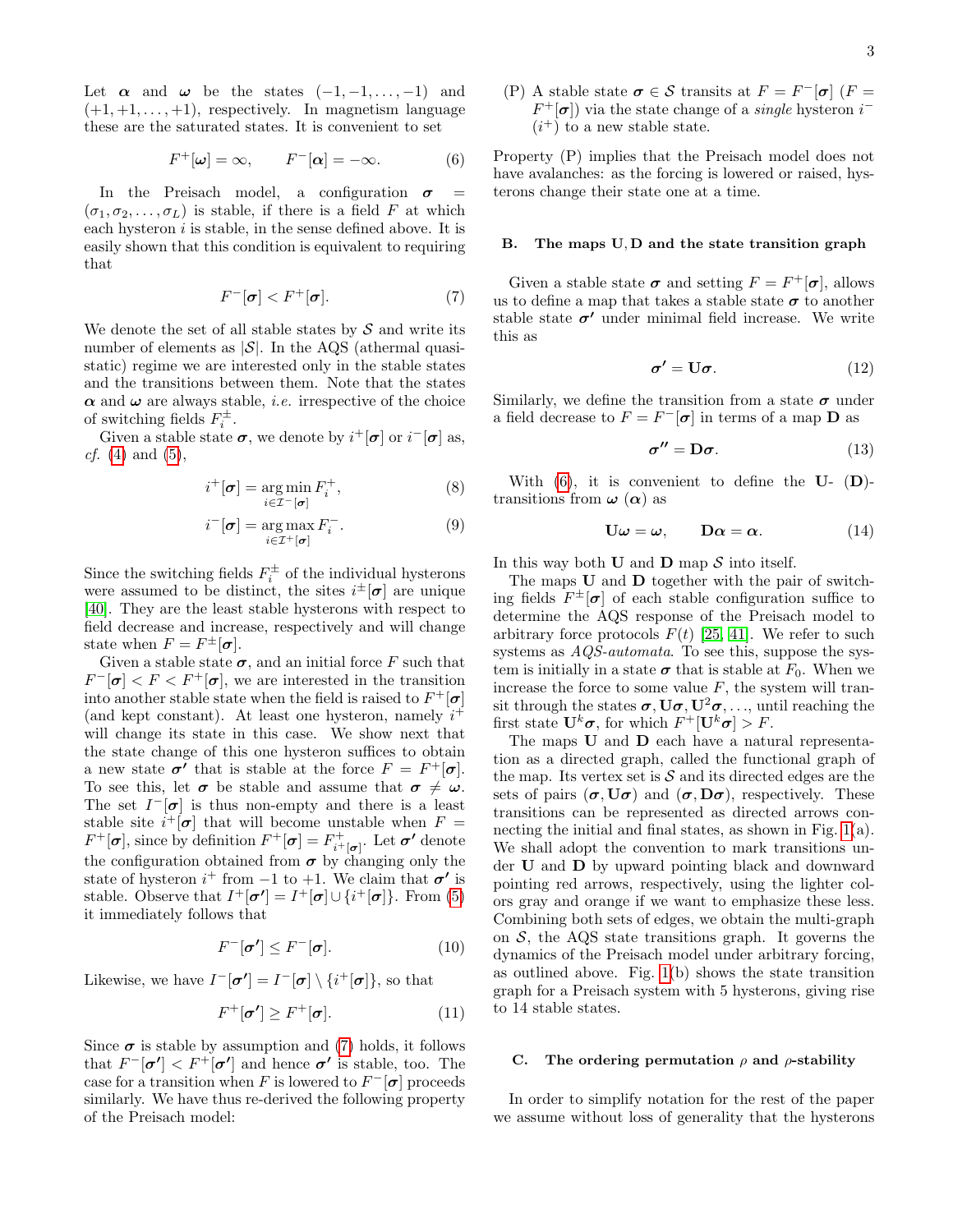

<span id="page-3-0"></span>FIG. 1. (color online) (a) The graph representation of the the actions of U and D, upward pointing arrows (black) and downwards pointing (red) arrows, respectively. This convention for pointing direction (color) will be used in all subsequent figures, substituting at times gray shades (pale colors) to de-emphasize transitions. (b) The state transition graph of the Preisach model with 5 hysterons and ordering permutation  $\rho = (35214)$ . The vertices associated with the main hysteresis loop and its sub-loops are shown in blue, and are labeled using the letters  $\alpha, \alpha_1, \alpha_2, \alpha_3, \alpha_4$ , and  $\omega, \omega_1, \omega_2, \omega_3, \omega_4$ . They constitute the set of reachable states  $R$ , *i.e.* the states reachable from one of the two saturated configurations  $\alpha$  and  $\omega$  by a sequence of **U** and **D** transitions. The states  $\mu, \nu, \sigma_1$ , and  $\sigma_2$  are not reachable. The pair of states  $(\mu, \nu)$  form a maximal 2-loop, as does the the main hysteresis loop  $(\alpha, \omega)$ , and the two singleton maximal loops consisting of the states  $\sigma_1$  and  $\sigma_2$ , respectively. It turns out that the ordering permutation  $\rho$  suffices to describe the set of all states that are non-singleton maximal loops as well as the transitions between them (refer to text for details). (c) The U- and D-orbits of a state  $\sigma$  will be designated by dashed arrows (refer to Section [III](#page-4-0) for details).

 $i = 1, 2, \ldots, L$  have been indexed such that

<span id="page-3-6"></span>
$$
F_1^+ < F_2^+ < \ldots < F_L^+.\tag{15}
$$

Denote by

<span id="page-3-1"></span>
$$
\boldsymbol{\rho} = \left( \begin{array}{cccc} 1 & 2 & \cdots & L \\ \rho_1 & \rho_2 & \cdots & \rho_L \end{array} \right) \tag{16}
$$

the permutation ordering the  $F_i^-$  from largest to smallest:

<span id="page-3-4"></span>
$$
F_{\rho_1}^- > F_{\rho_2}^- > \ldots > F_{\rho_L}^-.
$$
 (17)

In a slight abuse of notation we will write the permuta-tion in [\(16\)](#page-3-1) as  $\rho = (\rho_1, \rho_2, \ldots, \rho_L)$ .

As remarked in the introduction, one of our main findings is that the topology of a structurally large portion of the transition graph for the Preisach model depends only on the relative order of the switching fields, as specified

by the permutation  $\rho$  and not their specific values  $F_i^{\pm}$  – as long as the inequality [\(1\)](#page-1-3) holds, of course. This means that there is a subset of hysteron configurations whose stability depends entirely on  $\rho$  and hence remain stable for any realization of switching fields  $F_i^{\pm}$  compatible with  $\rho$ . Let us call such states  $\rho$ -stable and denote their set by  $S_{\rho}$ .

The existence of  $\rho$ -stable states might seem counterintuitive, since one expects that whether a hysteron configuration  $\sigma$  is stable or not, and hence satisfies [\(7\)](#page-2-1), should depend via [\(4\)](#page-1-1) and [\(5\)](#page-1-2) on the particular values of the switching fields. For example, if the  $F_i^{\pm}$  were to satisfy the stronger condition

$$
F_i^- < F_j^+ \tag{18}
$$

for all  $i, j$  (which can be realized by requiring that  $F_i^-$  <  $0 < F_j^+$ , then all  $2^L$  hysteron configurations are stable, as is readily shown. It is well-known however that for general choices of  $F_i^{\pm}$  satisfying [\(1\)](#page-1-3), not all  $2^L$  possible hysteron configurations are stable.

We will call the ordered pair of stable states  $(\sigma, \sigma')$  a two-loop, if the following hold

$$
\sigma' = U\sigma, \qquad (19)
$$

$$
\sigma = \mathbf{D}\sigma'.\tag{20}
$$

For example,  $(\mu, \nu)$  and  $(\alpha_3, \omega_4)$  in Fig. [1\(](#page-3-0)b) are twoloops. Denote by  $S^{(2)}$  the set of all states that are part of some two-loop. We derive next the following property of the Preisach model:

#### (P1) All two-loops are  $\rho$ -stable,

<span id="page-3-5"></span>
$$
S^{(2)} \subset \mathcal{S}_{\rho}.\tag{21}
$$

Observe that for any state  $\sigma \in \mathcal{S}^{(2)}$ , we must either have that

<span id="page-3-2"></span>
$$
\sigma = DU\sigma, \tag{22}
$$

or

<span id="page-3-3"></span>
$$
\sigma = \text{UD}\sigma,\tag{23}
$$

If  $\sigma$  satisfies [\(22\)](#page-3-2), then  $\sigma' = U\sigma$  satisfies [\(23\)](#page-3-3). Moreover, by property (P) established earlier, if  $\sigma$  is stable, then  $U\sigma$  has to be stable as well. Thus it suffices to consider only the set of states  $\sigma$  satisfying [\(22\)](#page-3-2) and show that these states belong to  $S_{\rho}$ . It is readily shown, see Appendix [A,](#page-13-6) that any state  $\sigma$  satisfying [\(22\)](#page-3-2) must be of the form

<span id="page-3-7"></span>
$$
\sigma_i = \begin{cases}\n+1, & i < k, \\
-1, & i \in \{\rho_1, \rho_2, \dots, \rho_r\}, \\
*, & \text{otherwise,} \n\end{cases}
$$
\n(24)

with  $k = \rho_r$  chosen such that it is lower record of  $\rho$ ,

$$
\rho_r = \min_{1 \le u \le r} \rho_u. \tag{25}
$$

Moreover, such a state will always be stable and property (P1) has been proven.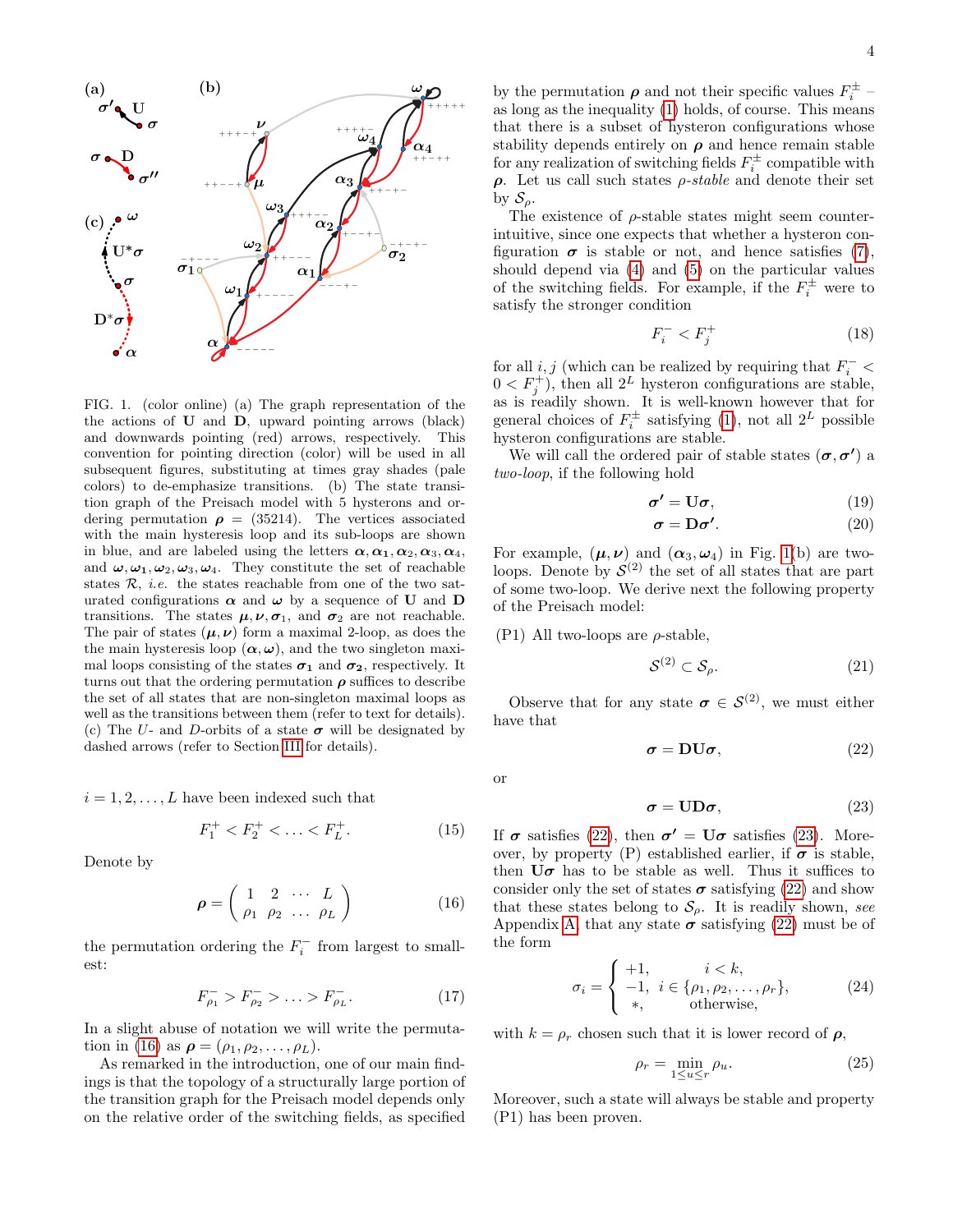# <span id="page-4-0"></span>III. STATE TRANSITION GRAPHS OF AQS SYSTEMS WITH RETURN POINT MEMORY

In the previous section we have cast the dynamics of the Preisach model in terms of a set of configuration  $\mathcal S$ and two maps  $U$  and  $D$  that map  $S$  into itself. Such a description emerges naturally in the AQS regime [\[23\]](#page-12-5) in which one considers the athermal and adiabatic response of a driven disordered system [\[25,](#page-12-8) [41\]](#page-13-10). When such systems exhibit the return point memory (RPM) property, the corresponding state transition graph possesses a certain topological structure called  $\ell$ RPM, which we have identified in [\[25\]](#page-12-8).

The "classical" route to RPM is via Middleton's nopassing (NP) property [\[1,](#page-12-0) [38\]](#page-13-7). In the context of AQS dynamics, a system possesses the NP property, if there exists a partial order  $\preceq$  on the set of stable configurations  $\mathcal S$  which is preserved by the dynamics. Details have been given in Appendix [B,](#page-14-0) where we also provide a proof that the AQS dynamics of the Preisach model exhibits the NP property. Consequently, the state transition graph of the Preisach model exhibits  $\ell$ RPM. Note that the reverse is not true in general, an AQS system whose state transition graph exhibits the  $\ell$ RPM topology, does not necessarily have to satisfy an NP property.

In the following we review the structure of state transition graphs with the  $\ell$ RPM property. Details and proofs of the statements presented here can be found in [\[25\]](#page-12-8).

Let  $\sigma$  be any stable state. The sequence of states obtained by repeatedly applying U is called the U-orbit of  $\sigma$  and we write this as [\[42\]](#page-13-11)

$$
\mathbf{U}^*\boldsymbol{\sigma} = (\boldsymbol{\sigma}, \mathbf{U}\boldsymbol{\sigma}, \mathbf{U}^2\boldsymbol{\sigma}, \dots, \boldsymbol{\omega}). \tag{26}
$$

Likewise, the D-orbit of  $\sigma$  is defined as

$$
\mathbf{D}^*\boldsymbol{\sigma} = (\boldsymbol{\sigma}, \mathbf{D}\boldsymbol{\sigma}, \mathbf{D}^2\boldsymbol{\sigma}, \dots, \boldsymbol{\alpha}). \tag{27}
$$

Fig. [1\(](#page-3-0)c) depicts the graphical representation we shall use for orbits.

A pair of states  $(\mu, \nu)$  forms a *loop*, if  $\nu \in U^* \mu$  and simultaneously  $\mu \in D^*\nu$ . We call  $\mu$  and  $\nu$  the lower and upper endpoint of the loop, respectively. Moreover, there are (smallest) integers  $n, m \geq 0$  such that  $\nu = \mathbf{U}^n \mu$  and  $\mu = \mathbf{D}^m \nu$ . The states  $\nu_i = \mathbf{U}^i \mu$  with  $i = 0, 1, 2, \dots, n$ , and  $\mu_i = \mathbf{D}^{m-j}\nu$  for  $j = 0, 1, 2, \dots, m$ , are called the U-, respectively D-boundary states of the loop  $(\mu, \nu)$ . For example, in Fig. [1\(](#page-3-0)b), the pair of states  $(\boldsymbol{\alpha}, \boldsymbol{\omega})$  forms a loop and its U−, respectively D-boundary states are the set of states  $\{\boldsymbol{\alpha}, \boldsymbol{\omega}_1, \boldsymbol{\omega}_2, \boldsymbol{\omega}_3, \boldsymbol{\omega}_4, \boldsymbol{\omega}\}\$ and  ${\alpha, \alpha_1, \alpha_2, \alpha_3, \alpha_4, \omega}$ , respectively.

Next, a loop  $(\mu, \nu)$  has the *absorption property*, if for each U-boundary state  $\nu_i$  and D-boundary  $\mu_i$  the following is true:  $\mu \in \mathbf{D}^* \nu_i$  and  $\nu \in \mathbf{U}^* \mu_i$ . Note that if the absorption property holds, the pairs  $(\mu, \nu_i)$  and  $(\mu_i, \nu)$ form loops themselves. We call these the major subloops of  $(\mu, \nu)$ . The absorption property is illustrated in Fig.  $2(a)$ .

The *loop* return point memory  $(\ell$ RPM) property for the AQS transition graph can now be stated as follows:



<span id="page-4-1"></span>FIG. 2. (color online)(a) Illustration of the absorption property of a loop  $(\mu, \nu)$ . The U- and D-boundary states of the loop are labeled as  $\mathbf{U}^i \mu$  and  $\mathbf{D}^j \nu$ , respectively. The loop  $(\mu, \nu)$  is absorbing if all **D**-orbits off the U-boundary pass through the lower endpoint  $\mu$  of the loop (left panel), and likewise all U-orbits off the D-boundary pass through  $\nu$  (right panel). The nesting property of orbits is illustrated in (b) and (c). The states  $\sigma$  and  $\eta = U\sigma$  are two successive U-boundary states of the loop  $(\mu, \nu)$ . By the absorption property of  $(\mu, \nu)$ , their D-orbits must lead to  $\mu$ . From the  $\ell$ RPM property it follows that these two orbits must merge either prior to reaching  $\mu$  at some state  $\rho$ , as shown in (b), or at  $\mu$ , panel (c).

 $\ell$ **RPM**: The AQS transition graph has the  $\ell$ RPM) property, if every loop  $(\mu, \nu)$  has the absorption property.

Note that the  $\ell$ RPM, as given above is defined as a property of the whole AQS transition graph. This is the case for the Preisach model, since for the Preisach model RPM is a direct consequence of NP, which in turn is a global dynamic property [\[43\]](#page-13-12).

An immediate consequence of the  $\ell$ RPM property is that the D-orbits off the U-boundary of a loop cannot cross, but must merge at or prior to reaching the lower endpoint  $\mu$ . This is illustrated in panels (b) and (c) of Fig. [2.](#page-4-1) An analogous result holds for the U-orbits off the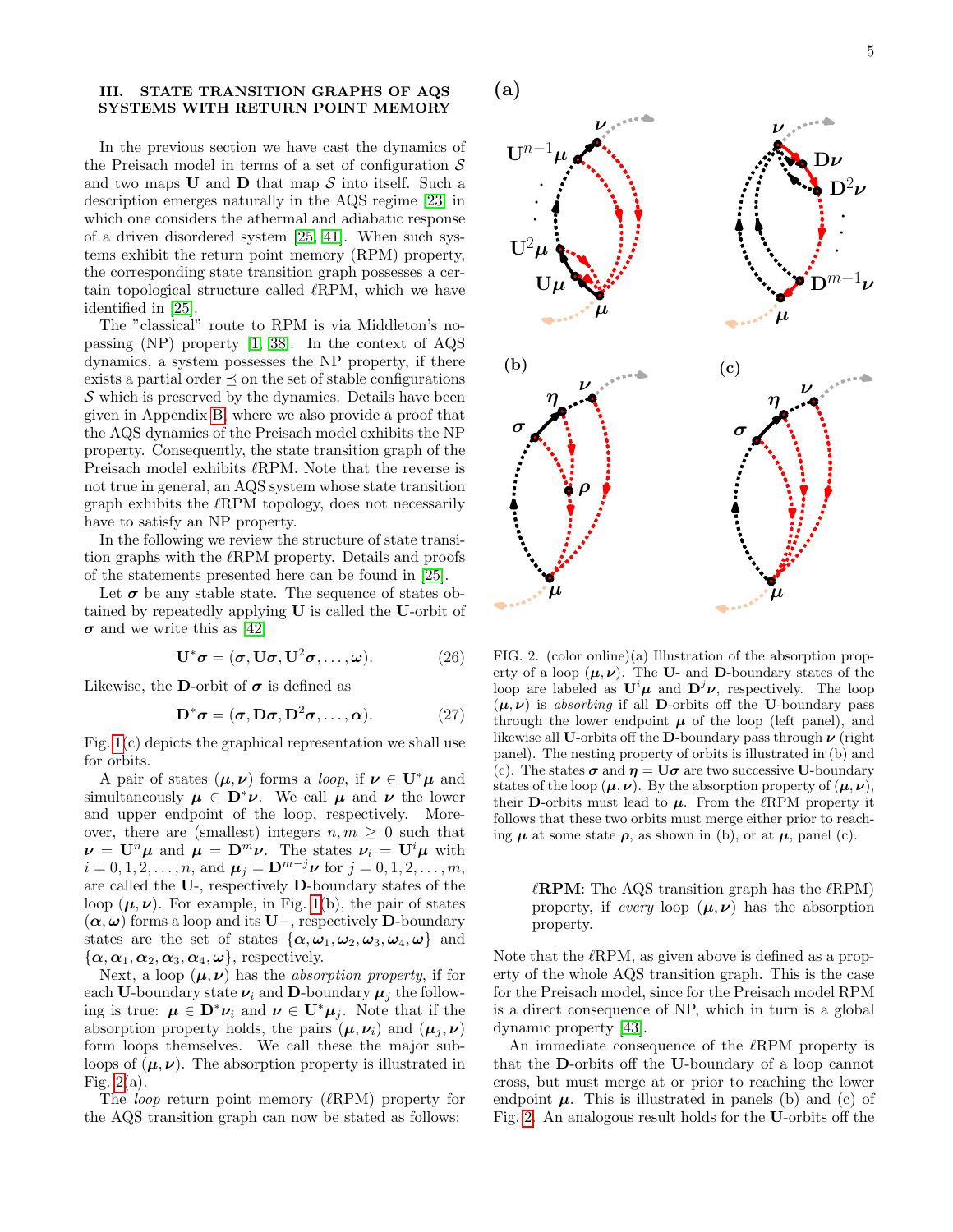D-boundary of the same loop. In ref. [\[25\]](#page-12-8) this has been called the nesting property, Proposition 3.5. With the help of the nesting property a series of results follow that we summarize next.

#### <span id="page-5-2"></span>A.  $(\mu, \nu)$  - reachable states

With each loop  $(\mu, \nu)$  we can associate a set of stable states  $\mathcal{R}_{(\mu,\nu)} \subset \mathcal{S}$ . We refer to these states as  $(\mu,\nu)$ reachable states: these are the states that can be reached from  $\mu$  by applying some sequence of U and D operation such that the resulting intermediate states never leave the endpoints of the loop, *i.e.* transitions  $U\nu$  or  $D\mu$ are not permitted. Since  $S$  is assumed finite, so must be  $\mathcal{R}_{(\mu,\nu)}$ . Moreover, the  $\ell$ RPM property assures that for any  $\sigma \in \mathcal{R}_{(\mu,\nu)},$ 

<span id="page-5-0"></span>
$$
\nu \in \mathbf{U}^*\sigma, \quad \mu \in \mathbf{D}^*\sigma, \tag{28}
$$

which in turn implies that  $(\mu, \nu)$ -reachable states exit their loop via their endpoints.

The set of  $(\alpha, \omega)$ -reachable states are associated with the main hysteresis loop. We shall refer to them just as reachable states and denote this set by  $R$ . Since the endpoints of the loop  $(\alpha, \omega)$  are absorbing, property [\(28\)](#page-5-0) is trivial in this case.

Referring to the example of Fig. [1\(](#page-3-0)b), the states  $\alpha, \alpha_1, \alpha_2, \alpha_3, \alpha_4, \omega, \omega_1, \omega_2, \omega_3, \omega_4$ , constitute the set of reachable states  $\mathcal{R}$ . Likewise,  $\mathcal{R}_{(\mu,\nu)} = {\mu, \nu}$  are the set of reachable states associated with the 2-loop  $(\mu, \nu)$ .

#### <span id="page-5-4"></span>B. Standard partitioning of a loop into sub-loops

Given a loop  $(\mu, \nu)$  and its associated set of reachable states  $\mathcal{R}_{(\mu,\nu)}$ , we say that a pair  $(\kappa,\lambda)$  of  $(\mu,\nu)$ -reachable states forms a *sub-loop* of  $(\mu, \nu)$ , if  $(\kappa, \lambda)$  forms a loop. The  $\ell$ RPM property permits the decomposition of a loop  $(\mu, \nu)$  into two or more sub-loops. A particular way of doing this has been called standard partitioning and is illustrated in Fig. [3.](#page-5-1) Depending on whether the pair of states  $\mu_1$  and  $\nu_{n-1}$  forms a loop or not,  $(\mu, \nu)$  can be decomposed into two or three loops, panels (a) and (b), respectively. One can think of the decomposition as removing the transitions indicated by the solid arrows shown in Fig. [3\(](#page-5-1)a) and (b). The  $\ell$ RPM property ensures that the state transition graph is thereby broken into disjoint components, meaning that no transitions from one component loop to another remain. The resulting component loops by definition possess  $\ell$ RPM and can therefore be partitioned in the same way. This partitioning procedure can be continued until all remaining components are singleton loop, i.e. loops whose lower and upper endpoint coincide.

In the example of Fig. [1\(](#page-3-0)b), the standard partitioning of the main hysteresis loop  $(\alpha, \omega)$  results in the three sub-loops  $(\boldsymbol{\alpha}, \boldsymbol{\omega}_3)$ ,  $(\boldsymbol{\alpha}_1, \boldsymbol{\omega}_4)$ , and  $(\boldsymbol{\alpha}_4, \boldsymbol{\omega})$ .



<span id="page-5-1"></span>FIG. 3. (color online) The two possibilities for the standard partitioning of a loop  $(\mu, \nu)$  into two (a) or three (b) sub loops. The sub loops are marked as  $\ell_-, \ell_+$  and  $\ell_0$ . Panels (c) and (d) depict the tree representation of the partitioning of the parent loop  $(\mu, \nu)$  into two or three off-spring sub loops.

Note that the decomposition of the parent loop into component loops also furnishes a partition of the set of reachable states associated with the parent loop into the disjoint sets of reachable states associated with each of the component loops. Thus the standard partitioning procedure amounts to a successively finer partition of the reachable states  $\mathcal{R}_{(\mu,\nu)}$  associated with the loop  $(\mu,\nu)$ .

The standard partitioning procedure has a representation as a tree whose vertices are the loops and in which the offspring nodes are the components of the parent loop obtained under the standard partition procedure, as shown in Fig.  $3(c)$  and (d). An immediate consequence of this tree representation is that the transition graph formed by the set of reachable states  $\mathcal{R}_{(\mu,\nu)}$  of any loop  $(\mu, \nu)$  possessing the  $\ell$ RPM property must be planar [\[25\]](#page-12-8). A similar result for the planarity of the AQS transition graph associated with a certain class of dynamical systems has been obtained in [\[36\]](#page-13-4).

# <span id="page-5-3"></span>C. Maximal loops

As is already apparent from Fig. [3\(](#page-5-1)a) and (b), given two or more loops obeying the  $\ell$ RPM property, their endpoints can be connected so that a larger loop possessing  $\ell$ RPM is formed. If the state transition graph of an AQS automaton is such that every loop possesses the  $\ell$ RPM property, as is the case for the Preisach model, then, using the observation just made, it follows that every loop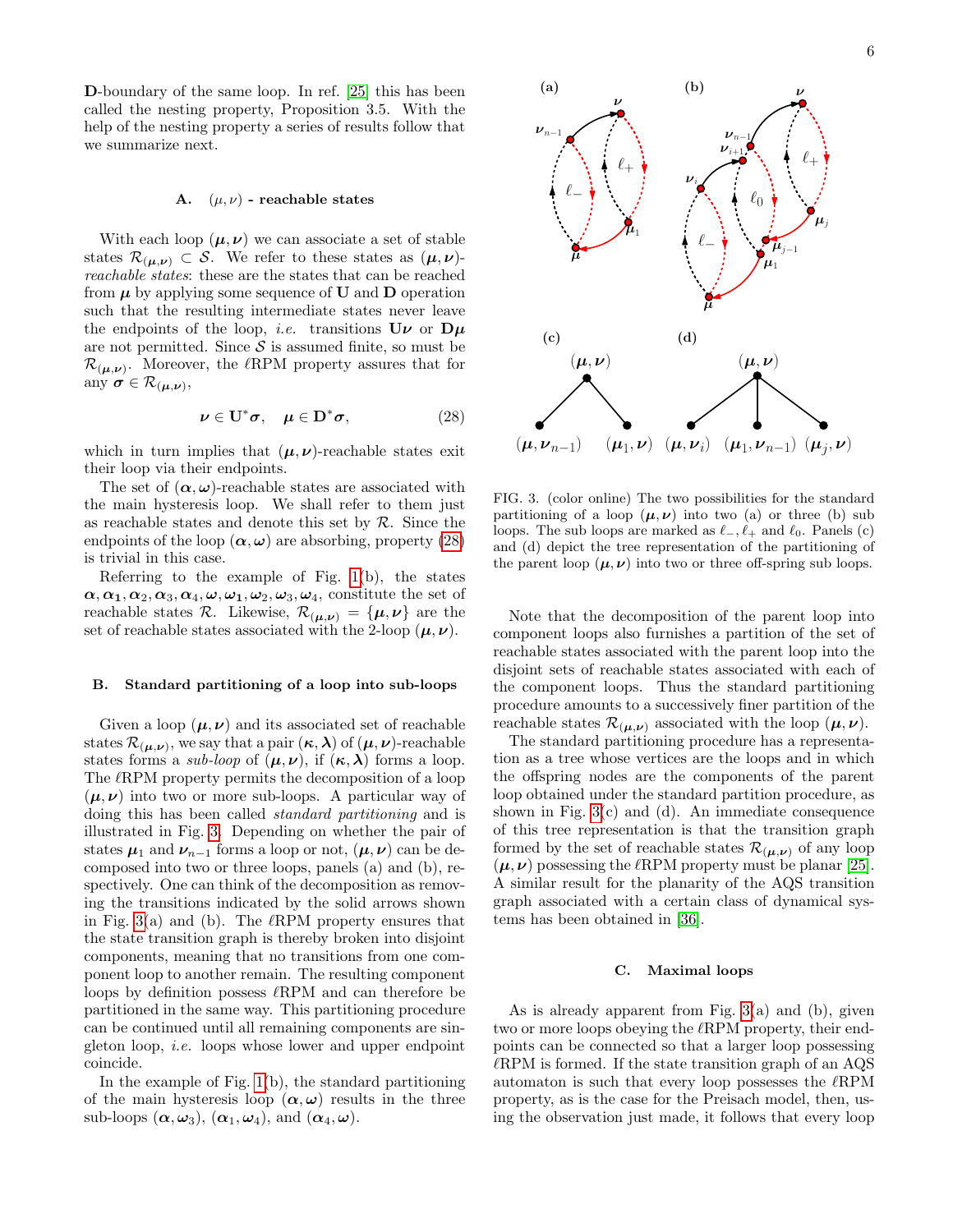is a sub-loop of a unique largest loop. We call such loops *maximal loops.* Formally, a loop  $(\mu, \nu)$  is called max*imal*, if (i) for any state  $\nu' \neq \nu$  on the U-orbit of  $\nu$ ,  $\mathbf{D}^*\nu'$  does not contain any  $(\mu, \nu)$ -reachable state, and likewise, for any  $\mu' \neq \mu$  of  $\mathbf{D}^*\mu$ ,  $\mathbf{U}^*\mu'$  does not contain any  $(\mu, \nu)$ -reachable state. For example in Fig. [1\(](#page-3-0)c), the loops  $(\mu, \nu)$  and  $(\alpha, \omega)$  are maximal loops. Note that due to the absorption properties of its endpoints, [\(14\)](#page-2-3), the main hysteresis loop always is a maximal loop.

In Ref. [\[25\]](#page-12-8) we have introduced an algorithm that determines the maximal loop containing a given loop  $(\boldsymbol{\mu}_0,\boldsymbol{\nu}_0)$ :

- (A0) Initialize  $(\mu, \nu)$  as  $(\mu_0, \nu_0)$
- $(A1)$  Determine the largest m that satisfies the condition

$$
\mu\in\mathbf{D}^{\ast}\left( \mathbf{U}^{m}\boldsymbol{\nu}\right) \ ,
$$

and set  $\mathbf{U}^m \boldsymbol{\nu}$  to  $\boldsymbol{\nu}$ ,

 $(A2)$  Determine the largest *n* that satisfies the condition

$$
\pmb{\nu} \in \mathbf{U}^* \left( \mathbf{D}^n \pmb{\mu} \right) \; ,
$$

and set  $\mathbf{D}^n\boldsymbol{\mu}$  to  $\boldsymbol{\mu}$ ,

 $(A3)$  Repeat steps  $(A1)$  and  $(A2)$  until both m and n are zero and terminate.

The loop  $(\mu, \nu)$ , obtained when the algorithm terminates, is the maximal loop containing  $(\mu_0, \nu_0)$ . It can be shown that the assignment of loops to maximal loops is unique, in the sense that the same maximal loop is reached via the above algorithm from any of its sub-loops.

As we have seen in Section [III A,](#page-5-2) the  $\ell$ RPM property permits us to associate with any loop  $(\mu, \nu)$  a set of  $(\mu, \nu)$ -reachable states,  $\mathcal{R}_{(\mu,\nu)}$ . Thus the set of maximal loops via their associated set of reachable states furnishes a partition of S: each state  $\sigma \in S$  belongs to exactly one maximal loop  $(\mu, \nu)$ . We shall call the maximal loops consisting of a single state  $\sigma$ , singleton maximal loops. For such loops  $\mu_0 = \nu_0 = \sigma$ , and the algorithm terminates right away.

The utility of the maximal loops lies in the local absorption property, [\(28\)](#page-5-0). Thus a sequence of transitions connecting two states belonging to different maximal loops must be such that the maximal loops involved are left through their endpoints. This in turn leads to a coarse-grained description of the dynamics by means of a condensed state transition graph where each vertex is a maximal loop, the inter-loop state transition graph [\[25\]](#page-12-8). The topology of the inter-loop transition graph provides useful information about the dynamics, such as the length of transients upon cyclic forcing. We now turn to the structure of maximal loops in the Preisach model.

# <span id="page-6-0"></span>IV. MAXIMAL LOOPS OF THE PREISACH MODEL

In this section we discuss the maximal loops of the Preisach model. We first define the size of a loop as

the number of state changes that occur as the loop is traversed from one endpoint to the other. Since by property  $(P)$  each U and D step changes the state of only one hysteron, the size of a loop is also equal to the number of hysterons that change their state as the loop is traversed. Therefore, the endpoints of a given loop  $(\mu, \nu)$  with size j are mapped into each other according to

$$
\mu = D^j \nu \quad \text{and} \quad \nu = U^j \mu. \tag{29}
$$

The maximal loop that contains a given loop  $(\mu, \nu)$  is found by the algorithm introduced in Section [III C.](#page-5-3)

Recall the observation made in Section [II C](#page-2-0) that there exists a subset of stable states  $\mathcal{S}_{\rho}$ , whose stability is a direct consequence of the permutation  $\rho$ , defined by [\(17\)](#page-3-4), which orders the switching fields  $F_i^-$ . We have called such states  $\rho$ -stable. In particular, we showed that all two-loops are  $\rho$ -stable, property (P1) and Eq. [\(21\)](#page-3-5). By property  $(P)$ , arbitrary sequences of U and D operations applied to a state  $\sigma$  in  $\mathcal{S}^{(2)}$  must lead to some stable state  $\sigma' \in \mathcal{S}_{\rho}$ . Moreover, as a result of the maximal loop property, any pair of states forming a two loop is part of some maximal loop. Denote by  $\mathcal{M} \subset \mathcal{S}$  the set of states that are reachable states of some non-singleton maximal loop. Note that  $M$  can in principle contain states that are not  $\rho$ -stable. For the Preisach model this turns out not to be the case however, and we have:

(P2) Any state that is a reachable state of some nonsingleton maximal loop is also the endpoint of some two-loop so that

$$
S^{(2)} = \mathcal{M}.\tag{30}
$$

In order to prove (P2), we first assume that a state  $\sigma$ is not an endpoint of a two-loop. Then, we show that the state  $\sigma$  cannot be a part of a non-singleton maximal loop. Recall that a singleton loop is a loop where the two endpoints coincide, so we can apply the maximal loop finding algorithm to  $\sigma$  and find the endpoints of the maximal loop it is part of. In step A0 of the algorithm, we therefore have  $\sigma = \mu_0 = \nu_0$ . Since we are assuming that  $\sigma$  is not an endpoint of a two-loop, we have  $DU\sigma \neq$ **σ** and  $\mathbf{UD}\sigma \neq \sigma$ . Using (P), we can write these two conditions as

$$
\sigma \notin D^*(U\sigma) \quad \text{and} \quad \sigma \notin U^*(D\sigma). \tag{31}
$$

These conditions together with the absorption property underlying  $\ell$ RPM ( cf. Section [III\)](#page-4-0), imply that the largest integers  $m, n$  satisfying the conditions in steps A1 and A2 of the algorithm are zero. Hence the algorithm terminates right away and the state  $\sigma$  is a singleton maximal loop. A state that is not an endpoint of a two-loop cannot be a part of a non-singleton maximal loop and therefore property (P2) holds.

From  $(P2)$  and the  $\rho$ -stability of two-loops, property (P1), it immediately follows that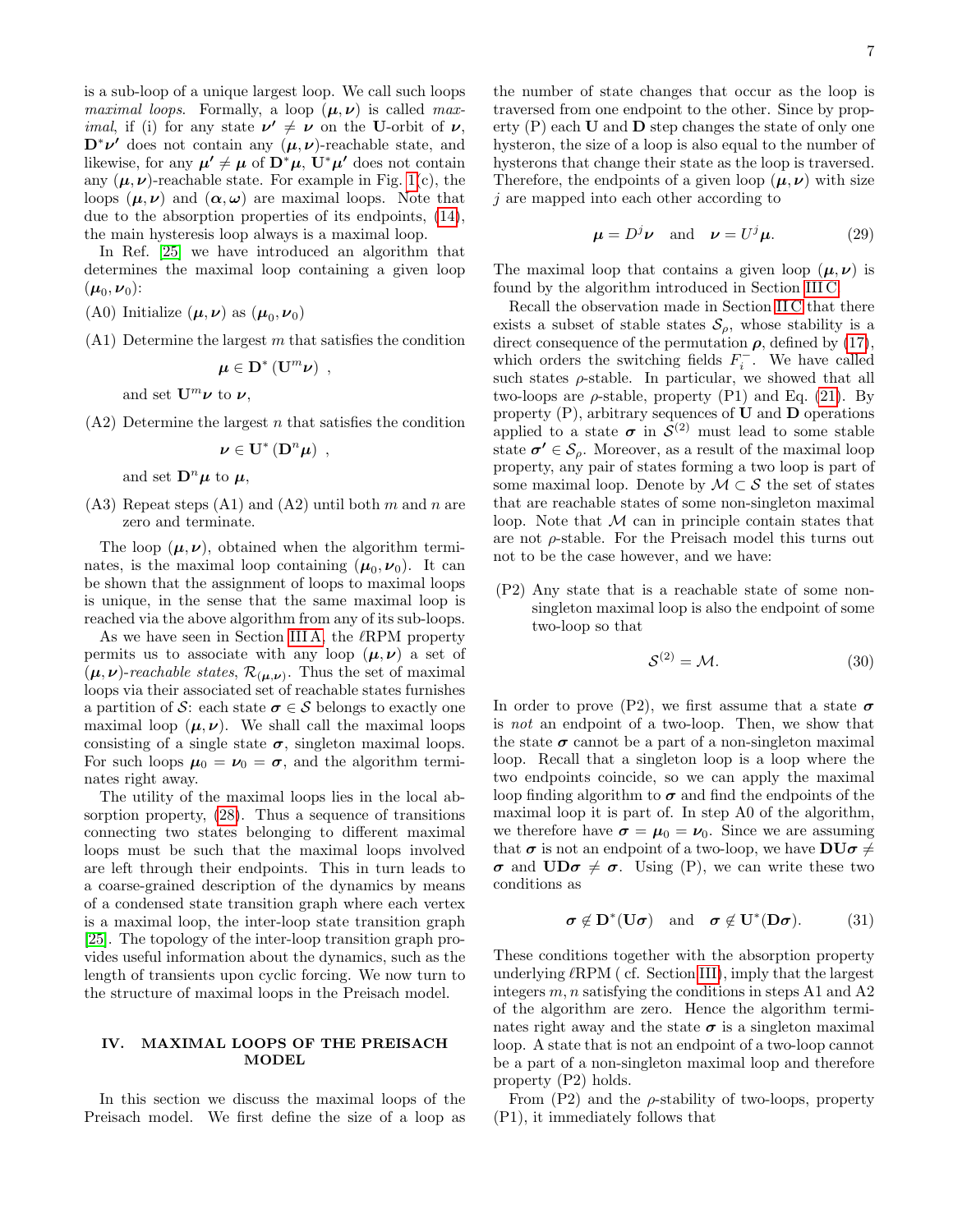(P3) The states of all non-singleton maximal loop are  $\rho$ -stable:

$$
\mathcal{M} \subset \mathcal{S}_{\rho}.\tag{32}
$$

In other words, all states that are part of some loop which involves two or more states, are necessarily  $\rho$ stable. Consequently, the topology of a structurally large part of the state transition graph, namely the transition among states that are part of non-trivial loops, is determined entirely by the permutation  $\rho$ .

To summarize,

$$
\mathcal{M} \subset \mathcal{S}_{\rho} \subset \mathcal{S},\tag{33}
$$

and the only stable states that are not  $\rho$ -stable are singleton maximal loops. By (P3),  $S_\rho \setminus M$ , is the set of singleton maximal loops that are  $\rho$ -stable. It turns out that this set is empty and thus

$$
\mathcal{M} = \mathcal{S}_{\rho}.\tag{34}
$$

The Preisach model does not have  $\rho$ -stable singleton maximal loops [\[44\]](#page-13-13).

To give an example of a singleton maximal loop and its stability, consider the state  $\sigma_1 = (-1, +1, -1, -1, -1)$ in Fig. [1\(](#page-3-0)b). With  $\rho = (35214)$  and using [\(17\)](#page-3-4), it is readily checked that  $F^+[\sigma_1] = F_1^+,$  while  $F^-[\sigma_1] = F_2^-.$ The permutation  $\rho$  is compatible with an ordering of the switching fields as  $F_1^+ < F_2^- < F_2^+$ , which in turn would imply that  $\sigma_1$  is not a stable state. Thus specifying the ordering permutation  $\rho$  does not suffice to guarantee the stability of this state. We will not pursue the properties of singleton maximal loop states further in this paper.

### <span id="page-7-0"></span>V. THE STRUCTURE OF THE PREISACH GRAPH

We are primarily interested in the structure of the state-transition graph on  $R$ , the set of reachable states associated with the main hysteresis loop  $(\alpha, \omega)$ . Since  $(\alpha, \omega)$  is a maximal loop, it follows from property (P3) of Section [IV](#page-6-0) that all states of  $\mathcal R$  are  $\rho$ -stable. Thus the permutation  $\rho$  determines the entire transition graph on  $\mathcal R$ . We shall call this graph the *Preisach graph*. Using the  $\ell$ RPM property defined in Section [III,](#page-4-0) our main goal in this section is to work out the topology of this graph and show how it is determined by  $\rho$ . We will then address the reverse problem of how, given an unlabeled Preisach graph, the permutation  $\rho$  can be inferred from its topology.

We denote the U- and D-boundary states of  $(\alpha, \omega)$ respectively as  $\boldsymbol{\omega}_i = \mathbf{U}^i \boldsymbol{\alpha}$  and  $\boldsymbol{\alpha}_i = \mathbf{D}^{L-i} \boldsymbol{\omega}$ , with  $i =$  $0, 1, 2, \ldots, L$ . This labeling is illustrated in the example of Fig. [1\(](#page-3-0)b).

Having ordered the switching fields  $F_i^+$  as in [\(15\)](#page-3-6), and using property (P), the U-boundary states of the loop  $(\alpha, \omega)$  are given in terms of the sets  $I^+[\omega_i]$ , cf. [\(2\)](#page-1-4), as

$$
I^{+}[\omega_{i}] = \begin{cases} \emptyset, & i = 0, \\ \{1, 2, \dots, i\}, & 0 < i \leq L. \end{cases}
$$
 (35)

Likewise, for the configurations associated with the Dboundary states  $\alpha_i = \mathbf{D}^{L-i}\boldsymbol{\omega}$ , we find from [\(3\)](#page-1-5) that

$$
I^{-}[\alpha_{i}] = \begin{cases} \emptyset, & i = L, \\ \{\rho_{1}, \rho_{2}, \dots, \rho_{L-i}\}, & 0 \leq i < L. \end{cases} \tag{36}
$$

As discussed in Section [III B](#page-5-4) and illustrated in Fig. [3\(](#page-5-1)a)-(b)), the  $\ell$ RPM property permits a partitioning of the loop  $(\alpha, \omega)$  into two or three sub-loops. We have called this procedure the standard partitioning of the loop. For the Preisach model whether the standard partitioning results in two or three loops turns out to depend on the position of the element  $L$  in the ordering permutation  $\rho$ .

Let k be the element of  $\rho$  that is mapped to L, so that  $\rho_k = L$ . As we will see shortly, a partition into two loops occurs only if  $k = L$  and hence  $\rho_L = L$ . In this case the loops are labeled as  $\ell_+$  and  $\ell_+$ , with endpoints  $({\boldsymbol{\alpha}}, {\boldsymbol{\omega}}_{L-1})$ and  $(\alpha_1, \omega)$ , respectively. This is shown in Fig. [4\(](#page-8-0)a). In all other cases the partition yields three loops which we label as  $\ell_-, \ell_0$ , and  $\ell_+$ , with the center loop  $\ell_0$  having endpoints  $(\boldsymbol{\alpha}_1, \boldsymbol{\omega}_{L-1})$ . Fig. [4\(](#page-8-0)b) depicts the three-way partition of the Preisach graph when  $1 < k < L$ .

For the Preisach model it turns out to be more convenient to define a binary partition where the "left" loop is the consolidation of  $\ell_$  and  $\ell_0$  (if it exists), and the "right" loop is the loop  $\ell_+$ . In Fig. [4](#page-8-0) (a) - (c), these partitions are highlighted by boxes shaded in light red and green and labeled as  $\rho_-\$  and  $\rho_+$ , respectively. Regardless of whether the standard partition would have led to two or three loops, the "left" loop of the binary partition will always have endpoints  $(\alpha, \omega_{L-1})$ . The "right" loop has upper endpoint  $\omega$ . We claim that its lower endpoint is given by the boundary state  $\alpha_{L-k+1}$ , with k such that  $\rho_k = L.$ 

To see this, consider the configurations  $\omega_{L-1}$  and  $\omega_L = \omega$  on the U-boundary of the loop  $(\alpha, \omega)$ . Recall that the  $\ell$ RPM property implies the nesting property of orbits off the boundary of a loop, as illustrated in Fig. [2](#page-4-1) (b) and (c). Consequently, the two orbits  $\mathbf{D}^* \omega_{L-1}$  and  $\mathbf{D}^*\boldsymbol{\omega}$  must either merge at  $\boldsymbol{\alpha}$ , or they must merge further "upstream" at some state that lies on the D-boundary of the loop  $(\alpha, \omega)$ . We claim that the merging occurs at the D boundary state  $\alpha_{L-k}$ , with k being again the element of  $\rho$  for which  $\rho_k = L$ . In fact, note that for each i with  $0 \leq i < k$ , the configurations  $\mathbf{D}^i \boldsymbol{\omega}_{L-1}$  and  $\mathbf{D}^i \boldsymbol{\omega}$ differ only by the state of the Lth hysteron. Moreover, since  $\rho_k = L$ , it follows that  $\mathbf{D}^k \boldsymbol{\omega} = \mathbf{D}^{k-1} \boldsymbol{\omega}_{L-1}$ . This means that the orbits  $\mathbf{D}^* \omega_{L-1}$  and  $\mathbf{D}^* \omega$  merge at the state  $\alpha_{L-k}$ , as illustrated in Fig. [4\(](#page-8-0)a) - (c). We have thus shown that a Preisach graph can always be partitioned into a 'left" and "right" loop, with its endpoints given by  $(\boldsymbol{\alpha}, \boldsymbol{\omega}_{L-1})$  and  $(\boldsymbol{\alpha}_{L-k+1}, \boldsymbol{\omega})$ , respectively. The following observations are an immediate consequences of this result.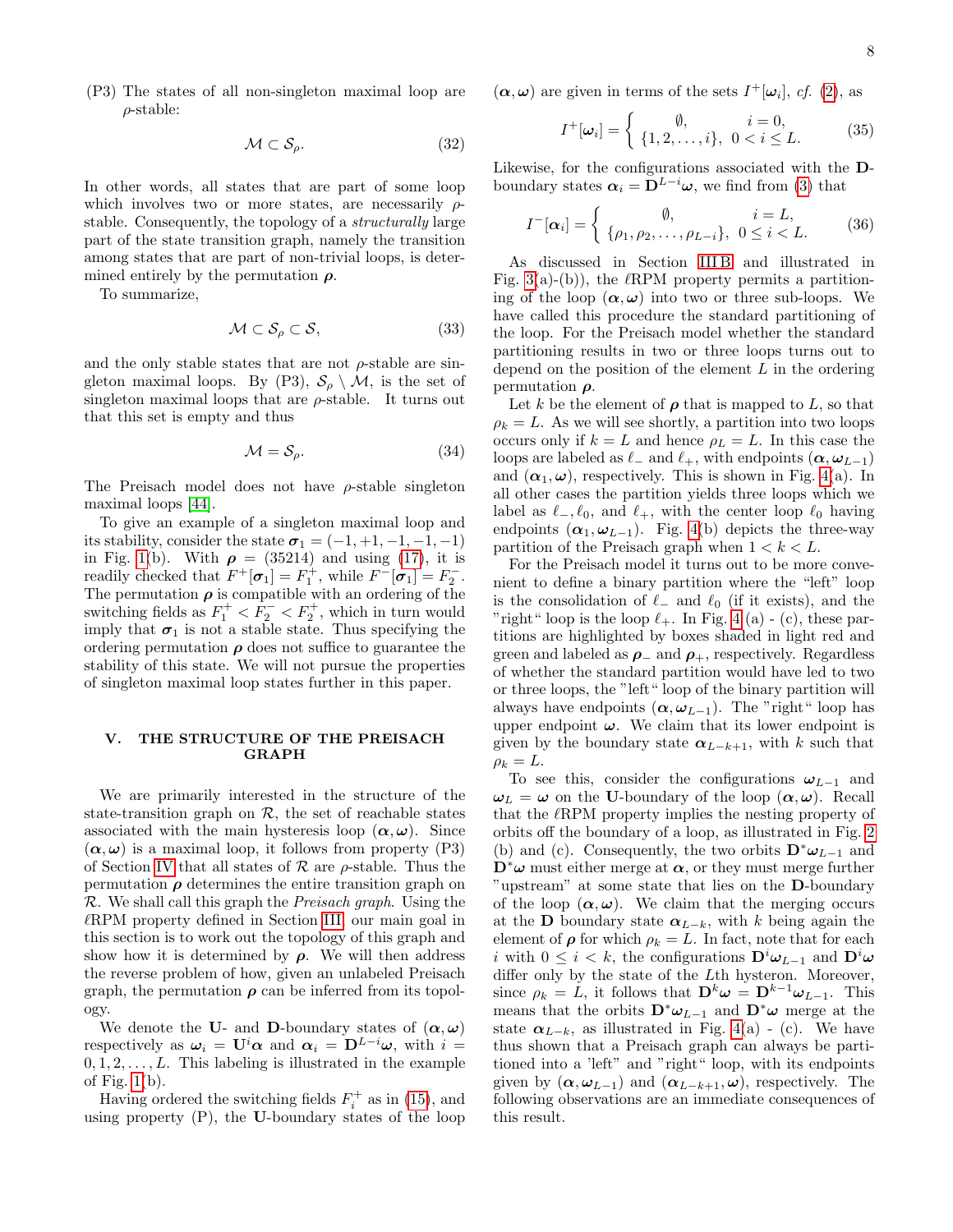

<span id="page-8-0"></span>FIG. 4. (color online) (a) - (c): Preisach partitioning of the main hysteresis loop  $(\alpha, \omega)$ . This partition is an adaptation of the standard partition, cf. Fig. [3](#page-5-1) (a) and (b), and always results in a pair of loops: the "left" and "right" loops, labeled as  $\rho_-$  and  $\rho_+$  and also highlighted, respectively by boxes with red and green backgrounds. The "left" loop has endpoints  $(\alpha, \omega_{L-1})$  and is a consolidation of the loops  $\ell_-\$  and  $\ell_0$  of the standard partitioning. The "right" loop has endpoints  $(\alpha_{L-k+1}, \omega)$ , where k is the element of the ordering permutation  $\rho$  for which  $\rho_k = L$ . The special cases  $k = L$  and  $k = 1$  are depicted in panels (a) and (c). The middle loop of the standard partition is only present when  $k \neq L$ . The "left" and "right" sub-loops are the hysteresis loops of Preisach systems with  $L-1$ , resp. k, hysterons and are generated by the permutations  $\rho_-$  and  $\rho_+$ , as defined in [\(37\)](#page-8-1) and [\(38\)](#page-8-2).(d) The Preisach partitioning of a parent loop  $\rho$  into two off-spring loops  $\rho_-$  and  $\rho_+$  can be represented in terms of a tree, shown in (d) and (e) and corresponding to the cases (a)-(b) and (c), respectively. When  $k = 1$ , the "right" loop has a single state, and  $\rho_+ = \emptyset$ , cf. [\(38\)](#page-8-2). (f) Tree representation of the Preisach partitioning of the loop  $(\alpha, \omega)$  of Fig. [1\(](#page-3-0)b). The loop is generated by the permutation  $\rho = (35214)$ . The parent-child relation as given by (d) and (e), with the Preisach graph constituting the root of the tree. Nodes of the tree shown that are not leaves are depicted by black boxes. They correspond to intermediate loops and the labels next to these indicate the permutations that generate them. The leaves of the tree are the states associated with the Preisach graph. They turn out to be in 1-to-1 correspondence with the set of increasing subsequences contained in  $\rho$ . The labels below each leave node establish this correspondence. Refer to text for further details.

First, by the  $\ell$ RPM property applied to the "left" loop, the pair of states  $(\alpha_{L-k}, \omega_{L-1})$  must also form a loop. Let us denote this loop as  $\ell'_0$ . For  $k = L$  this loop coincides with the loop  $\ell$ <sub>−</sub> of Fig. [4\(](#page-8-0)a), while for  $k = 1, \ell'_0$ is the singleton loop consisting of the state  $\omega_{L-1} = \alpha_1$ , as shown in Fig. [4\(](#page-8-0)a). The generic case is depicted in Fig. [4\(](#page-8-0)b). Note that regardless of  $k,$  the loops  $\ell_0'$  and  $\ell_+$ are always isomorphic, since their endpoints and hence all other states associated with the two loops differ only by the state of the Lth hysteron.

Second, and more importantly, the "left" and "right" loops can be regarded as the main hysteresis loops of two smaller Preisach systems with  $L-1$  and  $k-1$  hysterons, respectively. Specifically, the transition graph associated with the "left" loop  $(\alpha, \omega_{L-1})$  is the Preisach graph of a system with  $L - 1$  hysterons. These are the hysterons  $1, 2, \ldots, L-1$  of the parent Preisach system. The ordering permutation  $\rho$ <sub>—</sub> associated with this subsystem is thus obtained from  $\rho$  by removal of the entry for L, so

that

<span id="page-8-1"></span>
$$
\rho_{-} = \begin{cases}\n(\rho_2, \dots, \rho_L), & k = 1, \\
(\rho_1, \dots, \rho_{k-1}, \rho_{k+1}, \dots, \rho_L), & 1 < k < L, \\
(\rho_1, \dots, \rho_{L-1}), & k = L,\n\end{cases}
$$
\n(37)

where k is the index for which  $\rho_k = L$ . Define also  $\rho_+$  as

<span id="page-8-2"></span>
$$
\rho_{+} = \begin{cases} \emptyset, & k = 1, \\ (\rho_1, \rho_2, \dots, \rho_{k-1}), & 1 < k \le L. \end{cases} (38)
$$

We see that for  $k > 1$ ,  $\rho_+$  contains the first  $k - 1$  elements of  $\rho$ . By the argument leading to the binary partition of a Preisach graph, it follows that the "right" loop is isomorphic to a Preisach graph generated by a system of  $k-1$  hysterons, labeled in terms of the corresponding hysterons of the parent system by the elements of  $\rho_+$ . By our ordering convention [\(15\)](#page-3-6) for the switching fields, the sequence in which each hysteron of the subsystem changes its state when moving from the lower to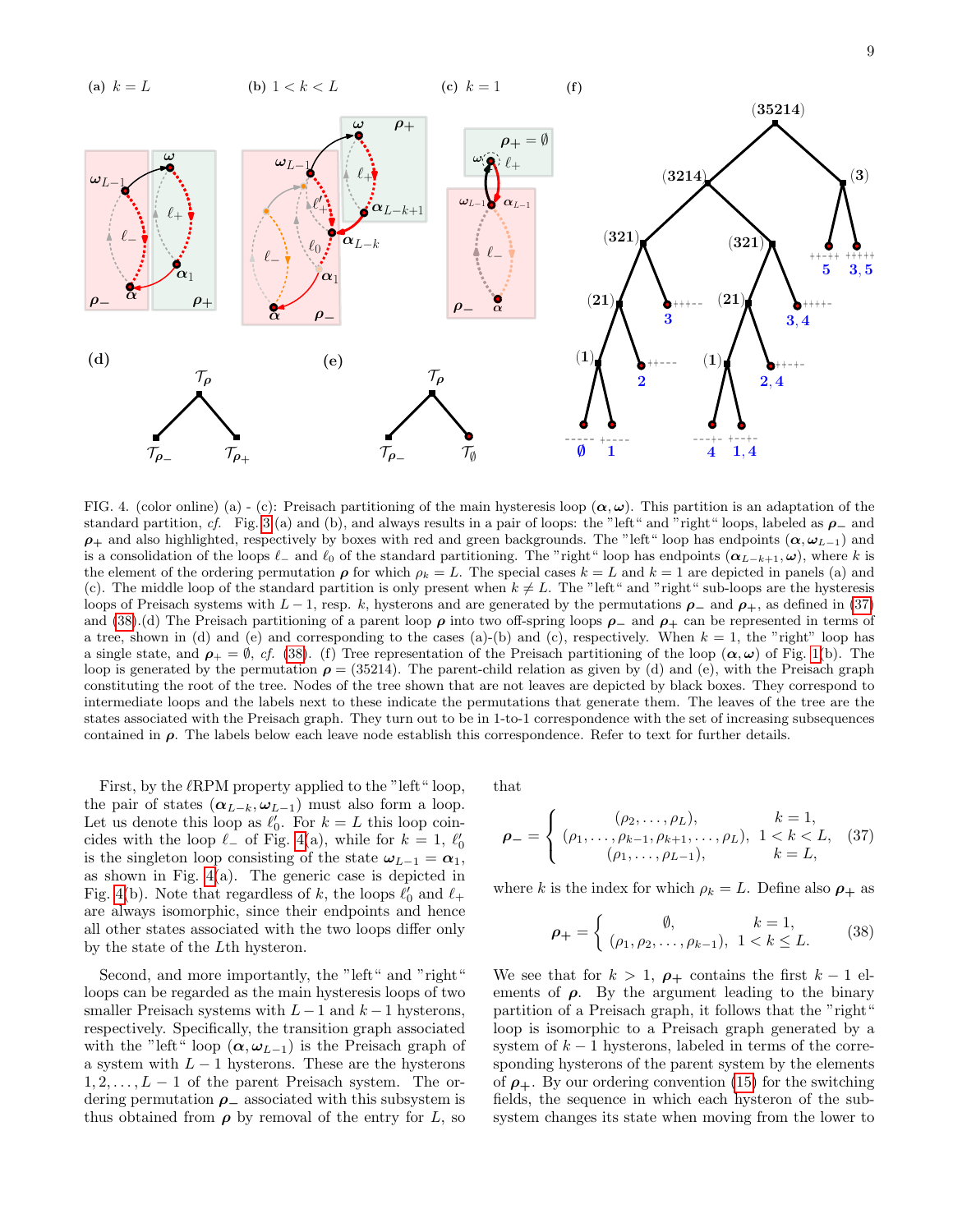upper endpoint, is given by the ordering of their labels from smallest to largest. The permutation  $\rho_+$  therefore prescribes again the sequence of hysteron state changes, as we move back from the upper to the lower endpoint. When  $k = 1$ , the 'right" loop is a singleton loop, cf. Fig. [4\(](#page-8-0)c). Since a Preisach system with one hysteron already has two states, it is convenient to interpret such a singleton loop as corresponding to a Preisach system with no hysterons at all. We assign the empty set  $\emptyset$  as its ordering permutation.

We have thus shown how the Preisach graph associated with  $\rho$  can be partitioned into two sub-loops that in turn are the Preisach graphs generated by  $\rho_-\,$  and  $\rho_+\,$ . The Preisach partition in effect removes the Lth hysteron, resulting in two sub-systems with  $L-1$  and  $k-1$  hysterons, with ordering permutations given by [\(37\)](#page-8-1) and [\(38\)](#page-8-2). Fig. [4](#page-8-0) (d) and (e) depict the parent-child relation induced by this partition for the cases  $k > 1$  and  $k = 1$ , respectively. The "left" and "right" Preisach graphs in turn can be partitioned in a similar manner and this procedure can be continued, until all loops are singleton loops and hence cannot be further partitioned.

Fig. [4](#page-8-0) (f) depicts the Preisach partition of the loop  $(\alpha, \omega)$  in Fig. [1](#page-3-0) (b). By virtue of the distinction between "left" and "right" sub-loops, this is again an ordered tree. The non-leaf nodes of this tree correspond to Preisach subsystems with one or more hysterons and are labeled by the corresponding permutations generating these. The root node is the main hysteresis loop with ordering permutation  $\rho = (35214)$  so that  $k = 2$ . Its Preisach partition thus yields the left and right off-spring loops that are generated by the permutation  $\rho = (3214)$ and  $\rho_{+} = (3)$ . The leaves of the tree are the 10 states constituting the main hysteresis loop and all of its subloops. We have identified these states by their hysteron configurations.

We conclude this section by showing how, given an unlabeled Preisach graph, one can infer from its topology the ordering permutation  $\rho$  generating it. The endpoints of the loop are easily identified. Counting the number of transitions from the lower to upper endpoint, we obtain the number of hysterons  $L$ . Denote the U-boundary states of the loop as  $\boldsymbol{\omega}_i = \mathbf{U}^i \boldsymbol{\alpha}$ , with  $i = 0, 1, 2, \dots, L$ . Consider next the D-orbits off a pair of successive Uboundary states  $\omega_{i-1}$  and  $\omega_i$ . By the  $\ell$ RPM property these orbits must merge by the time the lower endpoint is reached. For  $i = 1, 2, ..., L$ , let  $k_i$  be the number of transitions after which the D-orbit off  $\omega_i$  merges with the D-orbit from  $\omega_{i-1}$ . The permutation  $\rho$  is then obtained from the set of L integers  $k_i$  by the following procedure. Initialize  $\rho$  as L empty slots. Proceeding in decreasing order,  $i = L$ ,  $i = L - 1$  etc, placing the symbol i in the  $k_i$ th empty slot counted from the left. Upon completion, the slots contain the permutation  $\rho$ .

A related question is whether, given the transition graph associated with an  $\ell$ RPM loop, one can decide whether it is a Preisach graph or not. A relative straight forward procedure is to infer, if possible, the permuta-

tion  $\rho$  from the main hysteresis loop  $(\alpha, \omega)$ , as described above. If this is possible, perform next the Preisach partition and infer from the topology of the "left" and "right" loop the corresponding permutations. If these are related to  $\rho$  as prescribed by [\(37\)](#page-8-1) and [\(38\)](#page-8-2), then this is a valid partition. If this validation procedure can be recursively repeated on the sub-loops without any inconsistencies, the given loop is a Preisach graph.

Observe that by the isomorphism of the sub-loops  $\ell_0'$ and  $\ell_0$  arising in the course of the partition, see Fig. [4\(](#page-8-0)b), the Preisach graph contains many repeated motifs of various sizes, since such isomorphisms persist at all levels of the partitioning. Thus the transition graph associated with a Preisach graph has a highly distinct topology.

# <span id="page-9-0"></span>VI. STATISTICS

In the following two-subsection we provide combinatorial results for the size-distribution of maximal loops and the number of reachable states associated with the main hysteresis loop. Denote by  $\Pi_L$  the set of permutations of L elements. We shall assume that the ordering permutation  $\rho$  is drawn at random and uniformly from  $\Pi_L$ . For many applications, such an assumption is not realistic, and the distribution from which the switching fields are drawn will in general not result in a uniform distribution of  $\rho$ . However, it is possible that the asymptotic forms of the results, which are obtained from saddle point approximations in the limit that L becomes large, are robust to changes in the distribution of  $\rho$ .

The calculation of the mean number of reachable states follows a divide-and-conquer approach that utilizes the  $\ell$ RPM property of the Preisach model. Such an approach can be applied to other models exhibiting  $\ell$ RPM, such as the toy model of depinning [\[45,](#page-13-14) [46\]](#page-13-15), and perhaps the random-field Ising model [\[1\]](#page-12-0). This section therefore also serves as an example for how to use the  $\ell$ RPM property in a combinatorial setting.

# A. The size-distribution of maximal loops

Let  $(\mu, \nu)$  be the endpoints a maximal loop. Then, the maximal loop finding algorithm  $(A1)$ ,  $(A2)$  and  $(A3)$ imposes three conditions on  $\mu$  and  $\nu$ :

- (B1)  $U^j\mu = \nu$  and  $D^j\nu = \mu$ ,
- (B2)  $D^{j+1}U\nu \neq \mu$ ,
- (B3)  $U^{j+1}D\mu \neq \nu$ .

Recall that the size j of a maximal loop  $(\mu, \nu)$  is defined to be the number of hysterons that change their states as the loop is traversed. The first condition sets  $\mu$  and  $\nu$ as endpoints of a loop and the last two conditions ensure that the loop is a maximal loop.

We will determine first the number  $N_{L,j}$  of all possible maximal loops with size  $j$  for given system size  $L$ . We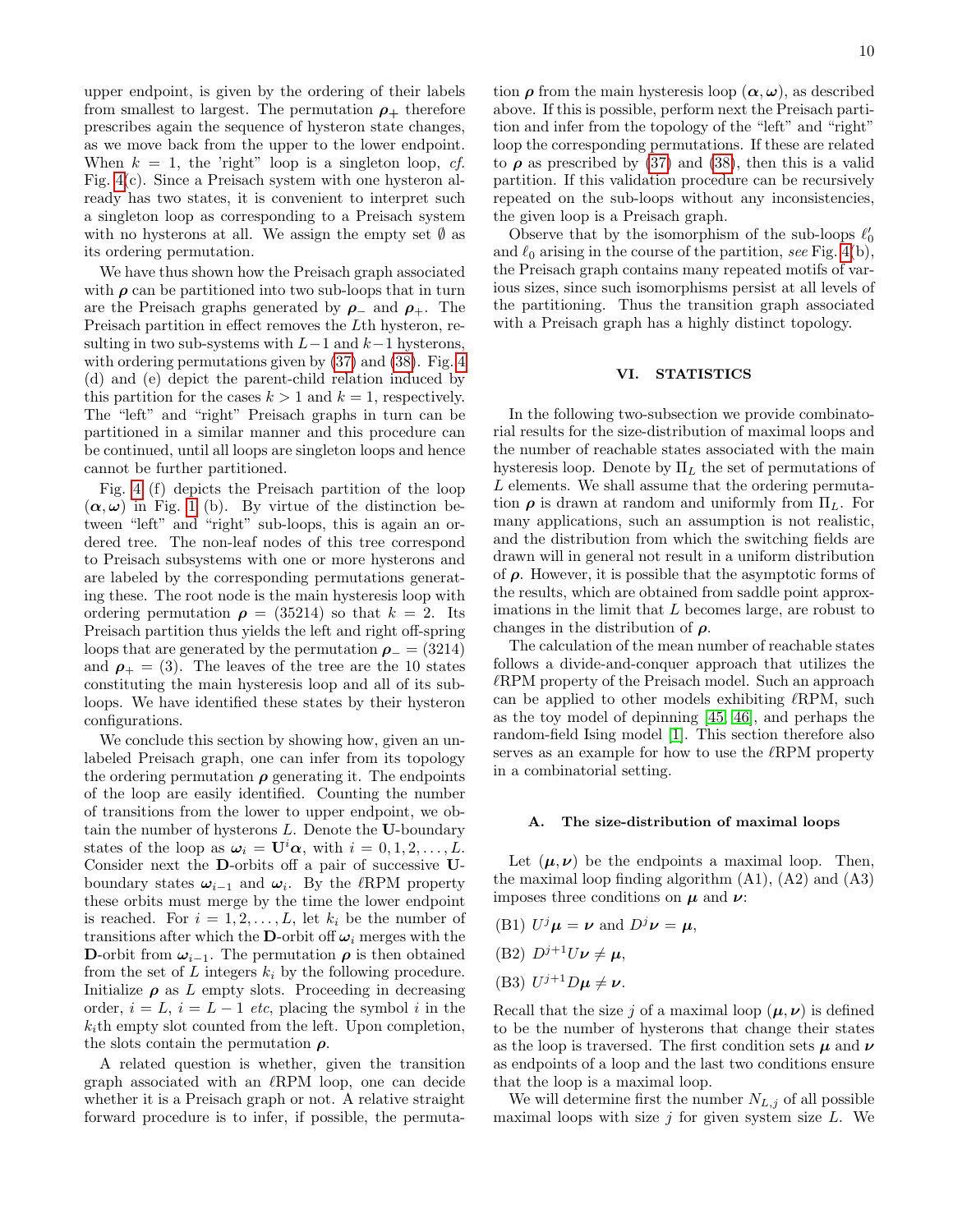will do this by summing over all possible  $\rho$  permutations. First, determine  $N_{L,j}$  for the maximal loops that have  $i$  hysterons in the configuration  $+1$ . We shall call the quantity i the level. The total number of maximal loop with size j and level i will be denoted by  $N_{L,i,i}$ . Then, by summing over  $i, N_{L,j}$  will be determined.

Let us assume  $(\mu, \nu)$  is a maximal loop with size j and level i.  $(\mu, \nu)$  must satisfy the conditions (B1), (B2) and (B3). The condition of being a loop (B1) is now restated as a condition on the permutation  $\rho$ . During the evolution from  $\mu$  to  $\nu$  the first j hysterons in state  $-$  flip to  $+$ . If the same j hysterons revert their states when the  $\mathbf{D}^j$  operator is applied to  $\nu$ , then  $\mu$  and  $\nu$ are the endpoints of a loop. The condition of having  $\mathbf{D}^j \nu = \nu$  is that the j positive hysterons that flipped back lie to the left of the initial  $i$  hysterons in permutation  $\rho$ . In other words, we seek a permutation in which the  $j$  hysteron labels come before the  $i$  hysterons with no further restriction on the remaining  $L-(i+j)$  hysterons. Therefore, the number of permutations that satisfy (B1) for loops with level  $i$  is

<span id="page-10-1"></span>
$$
N_{L,j,i}^{(\text{B1})} = {L \choose i+j} i!j!(L - (i+j))!, \tag{39}
$$

where the binomial coefficient gives the number of possible choice of  $(i+j)$  hysterons, i! gives the permutations of hysterons in state  $+$  configurations, *i*! gives the permutations of hysterons that revert their states as the loop is traversed, and  $(L - (i + j))!$  gives the possible permutations of the remaining hysterons.

The number of permutations that satisfy the condition (B2) is determined similarly. First we find the number of loops with length  $j + 1$  and subtract this from the expression for the number of loops with size  $j$ . The result becomes,

<span id="page-10-0"></span>
$$
N_{L,j,i}^{(\text{B1})+(\text{B2})} = N_{L,j+1,i}^{(\text{B1})} - N_{L,j,i}^{(\text{B1})} = \frac{i L! i! j!}{(i+j+1)!}, \quad (40)
$$

and it gives the number of permutations that satisfy both conditions (B1) and (B2). The ratio of expression [\(40\)](#page-10-0) to expression [\(39\)](#page-10-1)  $\frac{i}{i+j+1}$  gives us the ratio of loops, with size  $j$  and level  $i$  that do not extend with U-transition (via step (A1) of the maximal loop finding algorithm). Then, the ratio of loops of size j and level  $L - (i + j)$ that do not extend with D-transition is given by

$$
\frac{N_{L,j,L-(i+j)}^{(\text{B1})+(\text{B3})}}{N_{L,j,L-(i+j)}^{(\text{B1})}} = \frac{L - (i+j)}{L - i + 1}.
$$
\n(41)

Finally, multiplying this ratio with expression in [\(40\)](#page-10-0) we determine the number of possible permutations that satisfy conditions (B1), (B2) and (B3),

$$
N_{L,j,i} = \frac{i[L - (i+j)]}{L - i + 1} \frac{L! \, i! \, j!}{(i+j+1)!} \,. \tag{42}
$$

For a given system system size  $L$ , there are  $L!$  different permutation  $\rho$  which gives us L! transition graphs. For



<span id="page-10-4"></span>FIG. 5. (color online) Ratios of the maximal loop distribution Eqn. [\(43\)](#page-10-2) and its approximations, Eqn. [\(46\)](#page-10-3) (dark blue sym-bols) and Eqn. [\(48\)](#page-11-1) (light blue symbols), for values of  $L = 20$ and  $L = 200$ , distinguished by circles and boxes, respectively.

a given system size  $L$ , among all  $L!$  permutations, the number of maximal loops with size  $j$  is therefore

<span id="page-10-2"></span>
$$
N_{L,j} = \sum_{i=1}^{L-j-1} {L \choose i} N_{L,j,i}
$$
  
= 
$$
\sum_{i=1}^{L-j-1} i \frac{L-i-j}{L-i+1} \frac{L! i! j!}{(i+j+1)!} {L \choose i}, \quad (43)
$$

where the binomial term gives the number of ways to choosing i hysterons.

We are interested in the large  $L$  limit of the sum given in Eqn. [\(43\)](#page-10-2). In order to determine an asymptotic approximation, we first rescale the distribution  $N_{L,j}$  as

$$
n_{L,j} = \frac{(L+j+2)!}{L! \ L! \ j!} N_{L,j},\tag{44}
$$

which after some rearrangements becomes

$$
n_{L,j} = \sum_{i=1}^{L-j-1} i (L-j-i) {L+j+2 \choose i+j+1}.
$$
 (45)

Observe that the terms in the sum are symmetric around  $i = (L-j)/2$  which also gives the largest binomial coefficient. Approximating the sum by an integral and making a saddle point approximation, we find

$$
n_{L,j} = 2^{L+j}(L-j)^2 \left[ \frac{L^2 - 6Lj - 3j^2}{2(L^2 - j^2)} \operatorname{erf}(t_0) + \frac{L^2 + 6Lj + j^2}{L^2 - j^2} \frac{t_0}{\sqrt{\pi}} e^{-t_0^2} \right], \quad (46)
$$

where  $\text{erf}(t)$  is the error function, while  $t_0$  is the limit of the integral being approximated and is given by

<span id="page-10-3"></span>
$$
t_0 = \frac{1}{2} \sqrt{\frac{2}{L+j+2}} (L-j). \tag{47}
$$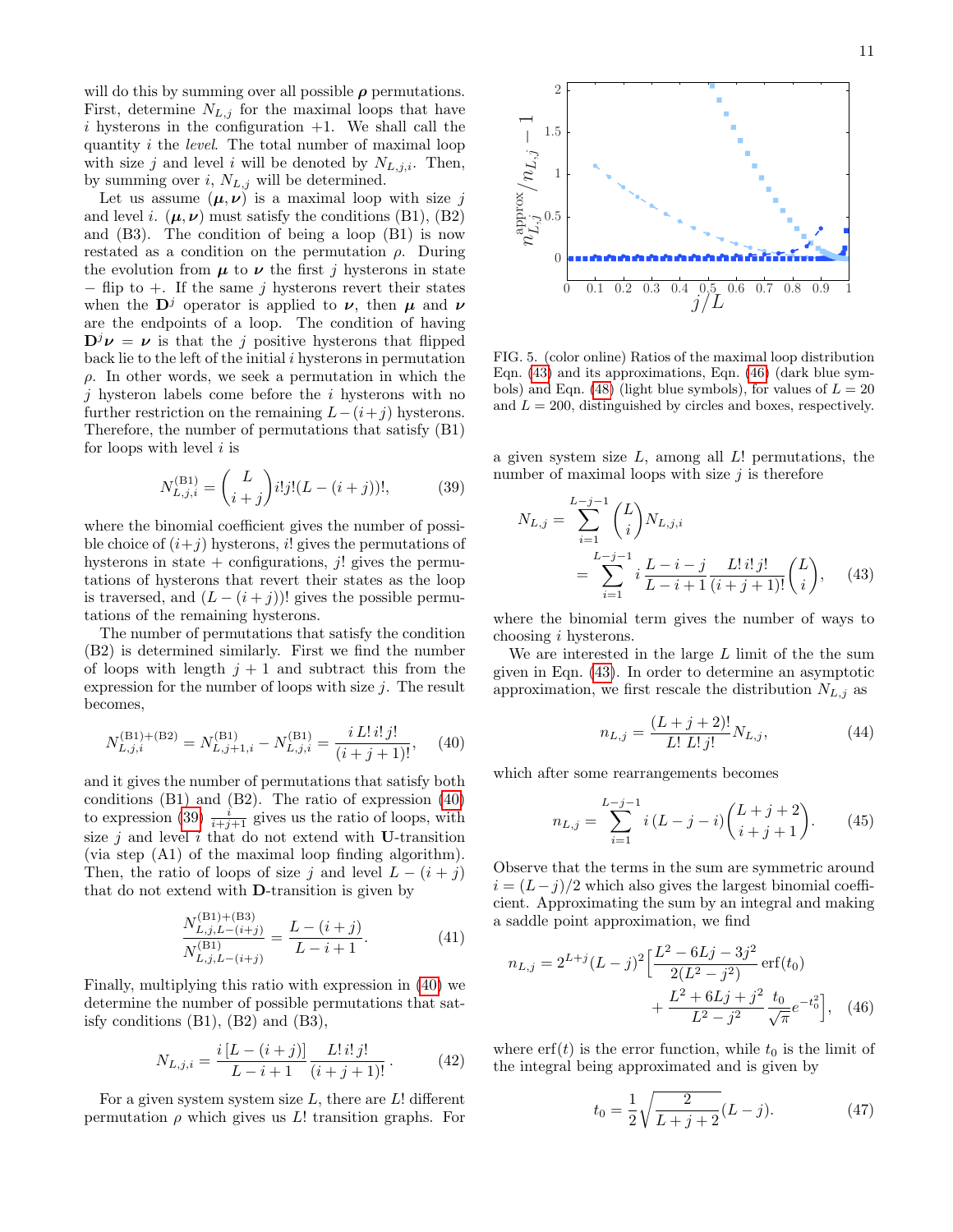For large  $L$ , Eqn. [\(46\)](#page-10-3) turns out to be a very good approximation of  $n_{l,j}$  for the large systems as long as  $j/L$ smaller than  $\sim 0.9$ . For values of  $j/L$  close to 1, the sum can no longer be approximated by an integral. Instead, we approximate the binomial coefficients in the sum by its maximum value,  $i = (L - j)/2$ , which is also in the central term of the sum. Expanding the binomial coefficient using Stirling's approximation and performing the sum of the remaining terms, we obtain the approximation for large  $j/L$  values,

<span id="page-11-1"></span>
$$
n_{L,j} = \frac{2^{L+j+2}}{6} \left[ (L-j)^3 - (L-j) \right] \sqrt{\frac{2}{\pi (L+j+2)}}. \tag{48}
$$

In order to illustrate the quality of our approximations, we plot in Figure [5](#page-10-4) the ratio between Eqn. [\(43\)](#page-10-2) and its approximations, Eqn. [\(46\)](#page-10-3) and Eqn. [\(48\)](#page-11-1).

#### B. The mean number of reachable states

Consider the Preisach graph  $(\alpha, \omega)$  generated by the permutation  $\rho$ . As we have shown, this is the main hysteresis loop of the model and it is a maximal loop. Consequently, the reachable states of this loop are all  $\rho$ stable, and we have denoted the set of these states by  $\mathcal{R}$ . We would like to derive an expression for the number of reachable states this loop contains. From the discussion in Section [V](#page-7-0) it is clear that this is the number of leaves of the tree generated by the Preisach partition.

Let  $\mathcal{N}(\rho) = |\mathcal{R}|$  be the number of reachable states associated with the Preisach graph generated by  $\rho$ . Let k be the position where  $\rho_k = L$ . Then with  $\rho_-$  and  $\rho_+$ as defined in [\(37\)](#page-8-1) and [\(38\)](#page-8-2), we have

<span id="page-11-2"></span>
$$
\mathcal{N}(\boldsymbol{\rho}) = \mathcal{N}(\boldsymbol{\rho}_-) + \mathcal{N}(\boldsymbol{\rho}_+). \tag{49}
$$

Recall our convention to consider the empty permutation as a Preisach system with  $L = 0$ , containing a single state, so that  $\mathcal{N}(\emptyset) = 1$ . Applying [\(49\)](#page-11-2) recursively, the number of reachable states can be calculated for any permutation  $\rho$ . Doing so, we are using in effect the partition tree generated by  $\rho$  as a substitution tree.

We will be interested in the mean number of reachable states  $n<sub>L</sub>$  of a Preisach system with L hysterons. Since we are assuming that  $\rho$  is drawn uniformly from the set  $\Pi_L$  of all permutations of L elements, this is given by

$$
n_L = \frac{1}{L!} \sum_{\boldsymbol{\rho} \in \Pi_L} \mathcal{N}(\boldsymbol{\rho}).
$$
\n(50)

Using  $(49)$  while conditioning on the position k where  $\rho_k = L$ , and letting k run from 1 to L, the following recursion can be obtained

$$
n_L = 2n_{L-1} - \frac{L-1}{L} n_{L-2},
$$
\n(51)

where  $n_0 = 1$  and  $n_1 = 2$ .

The numbers  $n<sub>L</sub>$  turn out to coincide with the mean number of increasing sub-sequences found in a permutation of the integers  $\{1, 2, \ldots, L\}$  drawn uniformly at random [\[47\]](#page-13-16) (Example VIII.13 and VIII.43 p. 596-597). The asymptotic form of these numbers is given by [\[47,](#page-13-16) [48\]](#page-13-17)

$$
n_L = \frac{1}{2} \sqrt{\frac{1}{e\pi}} \frac{e^{2L\frac{1}{2}}}{L^{\frac{1}{4}}}.
$$
\n(52)

Thus the leading order behavior of the mean number of reachable states in the Preisach graph grows with L as a stretched-exponential. It turns out that a stronger connection between reachable states and increasing subsequences hold:

(P4) For each permutation  $\rho$ , the number of reachable states of the corresponding Preisach model is equal to the number of increasing sub-sequences contained in  $\rho$ .

To see this, let  $\Gamma(\rho)$  be the set of increasing subsequences contained in  $\rho$ . This set can be partitioned into increasing subsequences containing the largest element  $L$  and those that do not. If the largest element occurs at position k of  $\rho$ , so that  $\rho_k = L$ , then the set of increasing sub-sequences with and without L are respectively equal to the number of increasing sub-sequences in the sub-permutations  $\rho_-\$  and  $\rho_+$ , with the latter given in terms of  $\rho$  by [\(37\)](#page-8-1) and [\(38\)](#page-8-2). Letting  $|\Gamma(\rho)|$  denote the number of elements of  $\Gamma(\rho)$  we therefore find that

<span id="page-11-3"></span>
$$
|\Gamma(\boldsymbol{\rho})| = |\Gamma(\boldsymbol{\rho}_-)| + |\Gamma(\boldsymbol{\rho}_+), \tag{53}
$$

which is identical to  $(49)$ . Moreover for the empty permutation we have  $|\Gamma(\emptyset)| = 1$ , so that the recursions [\(49\)](#page-11-2) and [\(53\)](#page-11-3) are initialized with the same value and the equality  $\mathcal{N}(\rho) = |\Gamma(\rho)|$  follows. The one-to-one correspondence between increasing sub-sequences and the reachable states of the Preisach graph generated by the same  $\rho$ , is demonstrated in Fig. [2\(](#page-4-1)f), where below each state we have indicated the corresponding subsequence.

### <span id="page-11-0"></span>VII. DISCUSSION

The dynamics of the Preisach model is captured by its state transition graph, which describes the transitions between the configurations of its hysteretical elements as the driving field is changed just enough to trigger a state change. We have shown that the part of the transition graph that captures the transitions on hysteresis loops and all their sub-loops, is actually not directly due to the particular values of the switching fields describing the switching behavior of the individual hysterons, but a coarse-grained parameter, the permutation  $\rho$ , which prescribes the sequence in which each of the hysterons return to its initial state relative to the order in which they were excited. These observations have led us to the notion of  $\rho$ -stability by identifying hysteron configurations that remain stable for all realizations of the switching fields that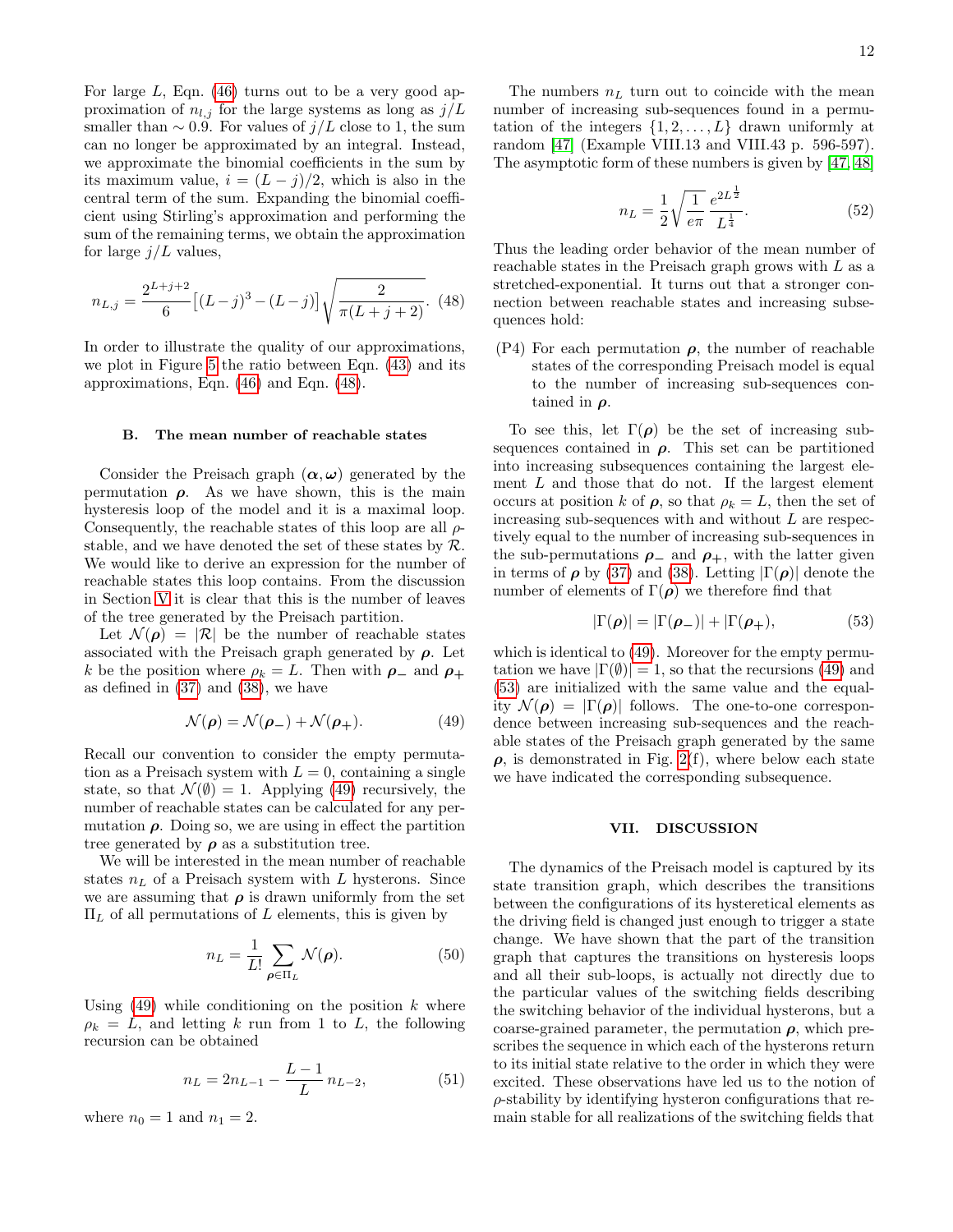are compatible with  $\rho$ . We have shown that a state that is not  $\rho$ -stable cannot be part of any loop of the transition graph. We have called such states singleton states. While the presence or absence of singleton states in a transition graph depends – besides  $\rho$  – also on the particular values of the switching fields, the same loops and sub-loops will be present in the transition graph generated by any  $\rho$ -compatible realization of the switching fields.

An immediate consequence of  $\rho$ -stability is the robustness of the loop and sub-loop topology of the Preisach transition graph when interactions between hysterons are included, so that the switching fields of individual hysterons depend on the states of the other hysterons [\[49\]](#page-13-18). Such interactions occur between soft-spots in sheared amorphous solids and they are identifiable from numerical simulations [\[18\]](#page-12-1). As long as these interactions are sufficiently weak, so that they do not alter the switching sequence  $\rho$ , it then trivially follows from  $\rho$ -stability that the Preisach topology of the transition graph involving all states that are part of some hysteresis loop will prevail. The presence (or absence) of Preisach-like loop motifs in transition graphs arising from soft-spot systems, therefore provides a means by which one can infer the weakness (or strength) of the soft-spot interactions that realize these. Such Preisach-motifs have indeed been observed in transition graphs extracted from the simulation of sheared amorphous solids and under conditions where interactions between soft-spots are clearly present [\[18\]](#page-12-1).

13

The one-to-one correspondence between the states of the main hysteresis loop and the set of increasing subsequences contained in  $\rho$  is not a mere coincidence. It turns out that each increasing subsequence can be regarded as a field-history, providing directions for how to reach a state via a sequence of field increases and decreases. The proof and further details on this correspondence have been given elsewhere [\[50\]](#page-13-19). Here we note one interesting consequence: the length of the increasing subsequence is equal to the number of field-reversals and is therefore a physically meaningful quantity, characterizing the amount of memory that can be encoded via RPM [\[51\]](#page-13-20). When the permutation  $\rho$  is drawn uniformly at random, it is known that the expected length of the longest increasing subsequence grows with  $L$  to leading order as  $2\sqrt{L}$  [\[47,](#page-13-16) [52,](#page-13-21) [53\]](#page-13-22). It can therefore be regarded as the typical amount of memory that can be encoded in a Preisach system via RPM [\[54\]](#page-13-23).

Acknowledgments The authors would like to thank Mahesh Bandi, Patrik Ferrari, Melih I¸seri, Nathan Keim, Ido Regev, and Tom Witten for stimulating discussions. In addition, the authors also would like to acknowledge the comments and suggestions of the anonymous referees which have helped to improve the clarity of the presentation. MM was supported by the German Research Foundation (DFG) under DFG Projects No. 398962893 and 211504053, DFG Collaborative Research Center 1060 "The Mathematics of Emergent Effects".

- <span id="page-12-0"></span>[1] J. P. Sethna, K. Dahmen, S. Kartha, J. Krumhansl, B. Roberts, and J. Shore, Phys. Rev. Lett. 70, 3347 (1993).
- [2] L. Corte, P. M. Chaikin, J. P. Gollub, and D. J. Pine, [Nature Physics](http://dx.doi.org/10.1038/nphys891) 4, 420 (2008).
- [3] N. C. Keim and S. R. Nagel, [Phys. Rev. Lett.](http://dx.doi.org/10.1103/PhysRevLett.107.010603) 107, 010603 [\(2011\).](http://dx.doi.org/10.1103/PhysRevLett.107.010603)
- [4] N. C. Keim, J. D. Paulsen, and S. R. Nagel, [Phys. Rev.](http://dx.doi.org/{10.1103/PhysRevE.88.032306}) E 88[, 032306 \(2013\).](http://dx.doi.org/{10.1103/PhysRevE.88.032306})
- [5] J. D. Paulsen, N. C. Keim, and S. R. Nagel, [Phys. Rev.](http://dx.doi.org/{10.1103/PhysRevLett.113.068301}) Lett 113[, 068301 \(2014\).](http://dx.doi.org/{10.1103/PhysRevLett.113.068301})
- <span id="page-12-9"></span>[6] I. Regev, T. Lookman, and C. Reichhardt, Physical Review E 88, 062401 (2013).
- [7] I. Regev, J. Weber, C. Reichhardt, K. A. Dahmen, and T. Lookman, Nature communications 6, 8805 (2015).
- [8] D. Fiocco, G. Foffi, and S. Sastry, [Phys. Rev. Lett.](http://dx.doi.org/10.1103/PhysRevLett.112.025702)  $112$ [\(2014\), 10.1103/PhysRevLett.112.025702.](http://dx.doi.org/10.1103/PhysRevLett.112.025702)
- [9] D. Fiocco, G. Foffi, and S. Sastry, J. Phys. Cond. Mat. 27, 194130 (2015).
- [10] P. Leishangthem, A. D. S. Parmar, and S. Sastry, [Nat.](http://dx.doi.org/10.1038/ncomms14653) Comm. 8[, 14653 \(2017\).](http://dx.doi.org/10.1038/ncomms14653)
- <span id="page-12-10"></span>[11] M. Adhikari and S. Sastry, EPJE 41[, 105 \(2018\).](http://dx.doi.org/10.1140/epje/i2018-11717-5)
- [12] N. C. Keim and P. E. Arratia, [Soft Matter](http://dx.doi.org/10.1039/c4sm02446j) 11, 1539 [\(2015\).](http://dx.doi.org/10.1039/c4sm02446j)
- [13] S. Mukherji, N. Kandula, A. K. Sood, and R. Ganapathy, arXiv:1808.07701 (2018).
- [14] J. R. Royer and P. M. Chaikin, PNAS **112**[, 49 \(2015\).](http://dx.doi.org/10.1073/pnas.1413468112)
- <span id="page-12-15"></span>[15] N. C. Keim, J. Hass, B. Kroger, and D. Wieker, [Phys.](http://dx.doi.org/ 10.1103/PhysRevResearch.2.012004) Rev. Research 2[, 012004 \(2020\).](http://dx.doi.org/ 10.1103/PhysRevResearch.2.012004)
- <span id="page-12-6"></span>[16] N. C. Keim, J. D. Paulsen, Z. Zeravcic, S. Sastry, and S. R. Nagel, [Rev. Mod. Phys.](http://dx.doi.org/ 10.1103/RevModPhys.91.035002) 91, 035002 (2019).
- <span id="page-12-16"></span>[17] J. D. Paulsen and N. C. Keim, [Proc. Roy. Soc. A](http://dx.doi.org/10.1098/rspa.2018.0874) 475, [20180874 \(2019\).](http://dx.doi.org/10.1098/rspa.2018.0874)
- <span id="page-12-1"></span>[18] M. Mungan, S. Sastry, K. Dahmen, and I. Regev, [Phys.](http://dx.doi.org/ 10.1103/PhysRevLett.123.178002) Rev. Lett. 123[, 178002 \(2019\).](http://dx.doi.org/ 10.1103/PhysRevLett.123.178002)
- <span id="page-12-2"></span>[19] A. Argon, Acta metallurgica 27, 47 (1979).
- [20] M. L. Falk and J. S. Langer, Physical Review E 57, 7192 (1998).
- <span id="page-12-3"></span>[21] M. L. Manning and A. J. Liu, Physical Review Letters 107, 108302 (2011).
- <span id="page-12-4"></span>[22] J. D. Eshelby, Proc. R. Soc. Lond. A 241, 376 (1957).
- <span id="page-12-5"></span>[23] C. E. Maloney and A. Lemaître, Physical Review E 74, 016118 (2006).
- <span id="page-12-7"></span>[24] J. A. Barker, D. E. Schreiber, B. G. Huth, and D. H. Everett, [Proc. Roy. Soc. A](http://dx.doi.org/10.1098/rspa.1983.0035) 386, 251 (1983).
- <span id="page-12-8"></span>[25] M. Mungan and M. M. Terzi, Ann. Henri Poincaré 20, [2819 \(2019\).](http://dx.doi.org/10.1007/s00023-019-00807-1)
- <span id="page-12-11"></span>[26] F. Preisach, Zeitschrift für Physik 94, 277 (1935).
- [27] I. Mayergoyz, IEEE Transactions on magnetics 22, 603 (1986).
- <span id="page-12-12"></span>[28] I. D. Mayergoyz, [Phys. Rev. Lett.](http://dx.doi.org/10.1103/PhysRevLett.56.1518) 56, 1518 (1986).
- <span id="page-12-13"></span>[29] D. Everett, Transactions of the Faraday Society 50, 1077  $(1954)$ .
- <span id="page-12-14"></span>[30] D. J. Holcomb, Journal of Geophysical Research: Solid Earth 86, 6235 (1981).
- [31] K. Claytor, J. Koby, and J. TenCate, Geophysical Research Letters 36 (2009).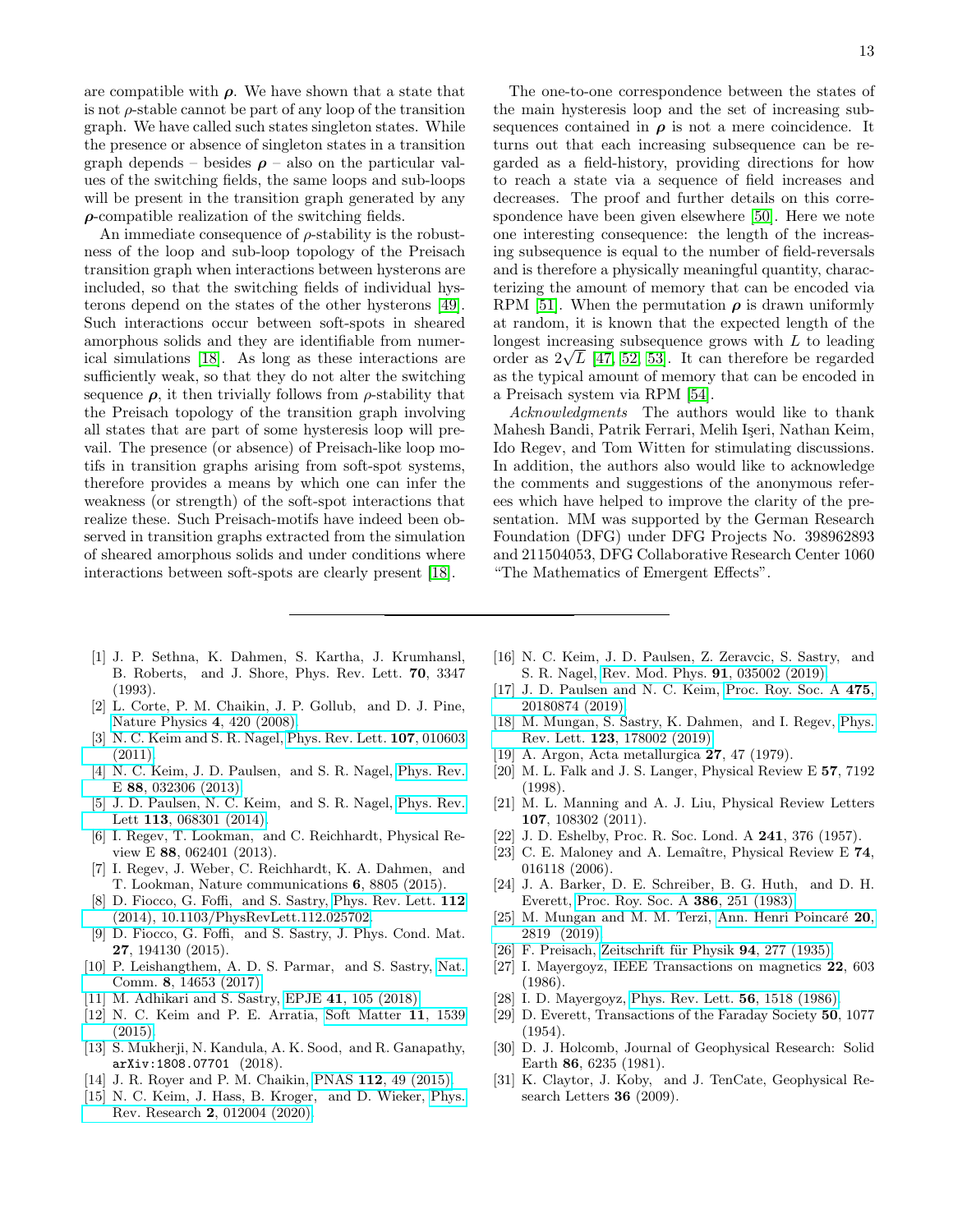- <span id="page-13-0"></span>[32] M. Scalerandi, A. Gliozzi, C. Bruno, and P. Antonaci, Physical Review B 81, 104114 (2010).
- <span id="page-13-1"></span>[33] S. Schubert and G. Radons, Physical Review E 96, 022117 (2017).
- <span id="page-13-2"></span>[34] G. Bertotti and I. D. Mayergoyz, The science of hysteresis: Hysteresis in materials, Vol. 3 (Gulf Professional Publishing, 2006).
- <span id="page-13-3"></span>[35] M. Brokate and J. Sprekels, *Hysteresis and phase tran*sitions, Vol. 121 (Springer Science & Business Media, 2012).
- <span id="page-13-4"></span>[36] D. Rachinskii, Discrete & Continuous Dynamical Systems-Series B 21 (2016).
- <span id="page-13-5"></span>[37] T. Kalmar-Nagy, A. Amann, D. Kim, and D. Rachinskii, Communications in Nonlinear Science and Numerical Simulation 77, 1 (2019).
- <span id="page-13-7"></span>[38] A. A. Middleton, [Phys. Rev. Lett.](http://dx.doi.org/10.1103/PhysRevLett.68.670) **68**, 670 (1992).
- <span id="page-13-8"></span>[39] The point of view underlying the standard treatment of Preisach models is more macroscopic: One considers a continuum of hysteretic elements, so that a realization of the Preisach model is described by a continuous density of switching fields. Likewise, in such a setting the output variable of interest is not the state of each individual hysteron anymore, but a macroscopic quantity such as the average magnetization, in the case the hysterons carry a magnetic moment. Details of such treatments can be found for example in [\[34\]](#page-13-2) and [\[35\]](#page-13-3).
- <span id="page-13-9"></span>[40] Note that when  $\sigma = \omega \ (\sigma = \alpha)$ , the set  $I^{-}(I^{+})$ , is empty and so  $i^+(i^-)$  is undefined. In these cases no transitions occur, so this is consistent.
- <span id="page-13-10"></span>[41] M. Mungan and T. A. Witten, [Phys. Rev. E](http://dx.doi.org/10.1103/PhysRevE.99.052132) 99, 052132  $(2019)$ .
- <span id="page-13-11"></span>[42] We are assuming here that the AQS system has unique absorbing states  $\alpha$  and  $\omega$ , under **D** and **U**, respectively, as is the case for the Preisach model.
- <span id="page-13-12"></span>[43] In the case of sheared amorphous solids and other glasses, it is more useful to work with a local version of  $\ell$ RPM that is restricted to a given loop  $(\mu, \nu)$ , as was done in [\[18\]](#page-12-1). The  $\ell$ RPM property for a loop can be stated as follows: A loop  $(\mu, \nu)$  has the  $\ell$ RPM property, if the following two conditions hold: (i)  $(\mu, \nu)$  has the absorption property and (ii) all major sub-loops of  $(\mu, \nu)$  possess the  $\ell$ RPM property.
- <span id="page-13-13"></span>[44] The proof of this statement is not difficult, but beyond the scope of this article. We sketch out the key ideas leading to it. We consider realizations of  $\rho$ -compatible switching fields  $F_i^{\pm}$ , *i.e.* realizations that satisfy [\(1\)](#page-1-3), [\(15\)](#page-3-6), and [\(17\)](#page-3-4). Among these, the realizations for which the  $F_i^$ take their largest possible value relative to some fixed values of the  $\overline{F}_i^+$ , will have the following properties: (i) all states of this realization are  $\rho$ -stable,  $S = S_\rho$ , and (ii),  $S^{(2)} = S_{\rho}$ , from which it follows that  $S_{\rho}$  does not contain singleton maximal loops, so that  $\mathcal{M} = \mathcal{S}_{\rho}$ .
- <span id="page-13-14"></span>[45] D. C. Kaspar and M. Mungan, EPL 103, 46002 (2013).
- <span id="page-13-15"></span>[46] D. C. Kaspar and M. Mungan, Ann. Henri Poincaré 16, [2837 \(2015\).](http://dx.doi.org/10.1007/s00023-014-0387-4)
- <span id="page-13-16"></span>[47] P. Flajolet and R. Sedgewick, Analytic Combinatorics (Cambridge, 2009).
- <span id="page-13-17"></span>[48] V. Lifschitz and B. Pittel, Journal of Combinatorial Theory, Series A 31, 1 (1981).
- <span id="page-13-18"></span>[49] O. Hovorka and G. Friedman, Journal of magnetism and magnetic materials 290, 449 (2005).
- <span id="page-13-19"></span>[50] P. L. Ferrari, M. Mungan, and M. M. Terzi, arXiv preprint arXiv:2004.03138 (2020).
- <span id="page-13-20"></span>[51] O. Perković and J. P. Sethna, Journal of applied physics 81, 1590 (1997).
- <span id="page-13-21"></span>[52] A. M. Vershik and S. V. Kerov, in Doklady Akademii Nauk, Vol. 233 (Russian Academy of Sciences, 1977) pp. 1024–1027.
- <span id="page-13-22"></span>[53] B. F. Logan and L. A. Shepp, in Young Tableaux in Combinatorics, Invariant Theory, and Algebra (Elsevier, 1982) pp. 63–79.
- <span id="page-13-23"></span>[54] It is tempting to consider the expected length of the longest increasing subsequence as an upper bound on the amount of memory that can be encoded in an interacting soft-spot system via RPM, since one would expect that the primary effect of adding interactions would to be a reduction of the number of stables states and the emergence of transitions between these involving more than one soft-spot change, i.e. avalanches. Both of these effects would tend to reduce the number of field-reversals of a field history leading to a reachable state. There are caveats though, one of them being that the leading order behavior of the length of the longest increasing subsequence was obtained under the assumption that the permutations are drawn at random and uniformly.

#### <span id="page-13-6"></span>Appendix A:  $\rho$ -stability of 2-loops

Suppose that  $\sigma$  satisfies the 2-loop condition [\(22\)](#page-3-2). From  $(P)$  it then follows that under **U** and subsequent D, a single hysteron k first changes its state from  $-1 \rightarrow 1$ and then back from  $1 \rightarrow -1$ . In order for this to occur it must be that

<span id="page-13-24"></span>
$$
i^+[\sigma] = i^-[\mathbf{U}\sigma] = k. \tag{A1}
$$

We first show that the choice of  $\sigma$  and k satisfying the above condition depends entirely on  $\rho$  and then show that such  $\sigma$  are stable for all choices of switching fields compatible with  $\rho$ .

Given  $\rho$ , let us fix k and ask for the configurations  $\sigma$ for which the condition [\(A1\)](#page-13-24) holds. From the ordering of the switching fields [\(15\)](#page-3-6) it follows that in order for  $i^+[\sigma] = k$ , it must be that

$$
\sigma_k = -1,\tag{A2}
$$

$$
\sigma_j = +1, \quad \text{for} \quad j < k. \tag{A3}
$$

This leaves the values of  $\sigma_j$  for  $j > k$  undetermined. Applying now U, it is clear that

<span id="page-13-25"></span>
$$
(\mathbf{U}\boldsymbol{\sigma})_i = +1, \quad \text{for} \quad i \le k. \tag{A4}
$$

The subsequent D operation must change the value of hysteron k back to  $-1$ . Let r be the element of  $\rho$  for which  $\rho_r = k$ . The condition  $i^-[\mathbf{U}\boldsymbol{\sigma}] = k$  requires that for all  $u \leq r$ ,  $\sigma_{\rho_u} = -1$ . However by [\(A4\)](#page-13-25) the first k hysterons must be in state  $+1$ . These two conditions can only be met, if

$$
\rho_u \ge k, \quad \text{for} \quad u \le r,\tag{A5}
$$

which, by uniqueness of the elements of  $\rho$ , is equivalent to requiring  $k = \rho_r$  to be such that

$$
\rho_r = \min_{1 \le u \le r} \rho_u. \tag{A6}
$$